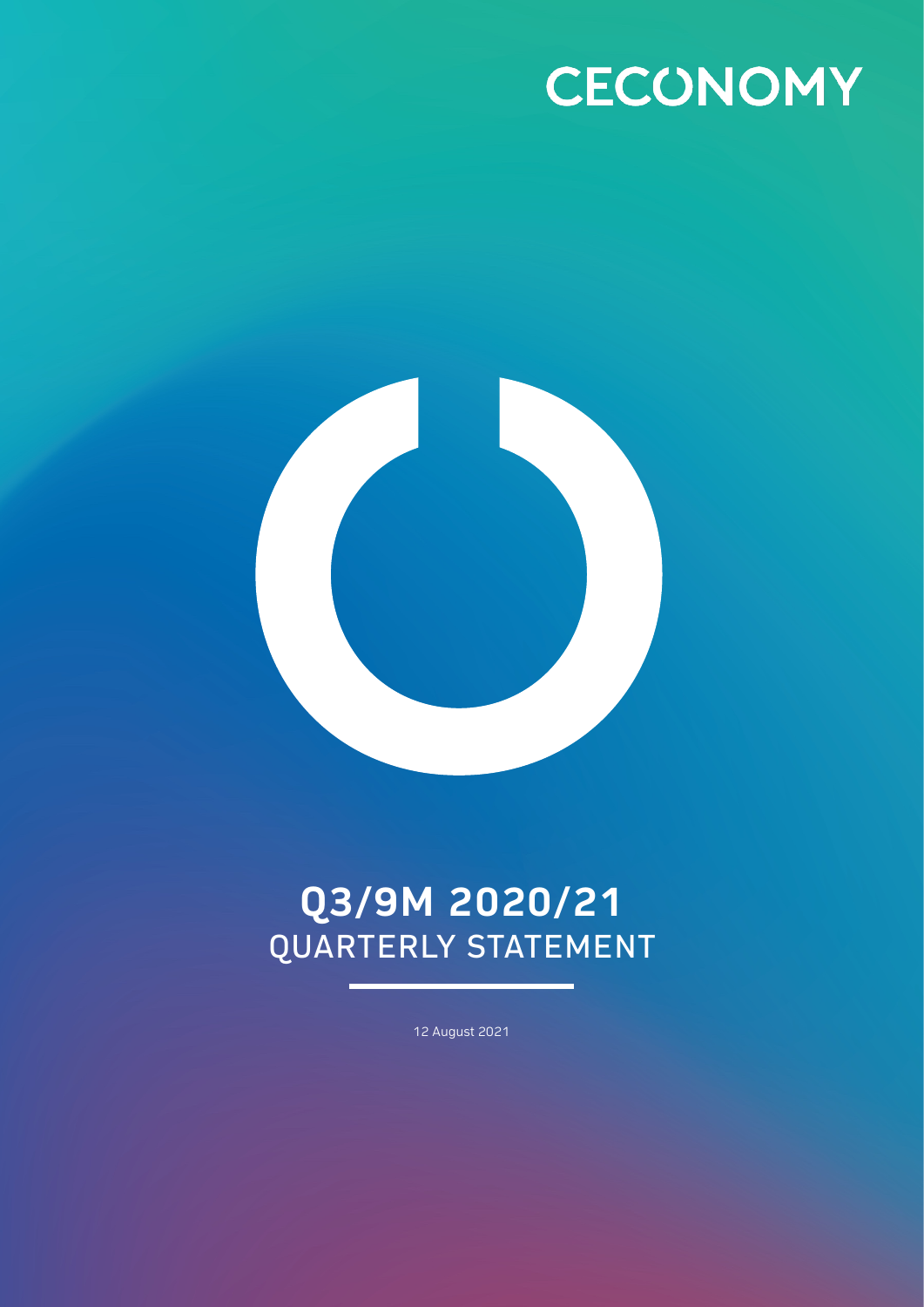# SELECTED KEY FIGURES

Q3 2020/21



<sup>1</sup> Sales adjusted for currency effects and portfolio changes 2 Adjusted EBIT before non-recurring effects, associates and portfolio changes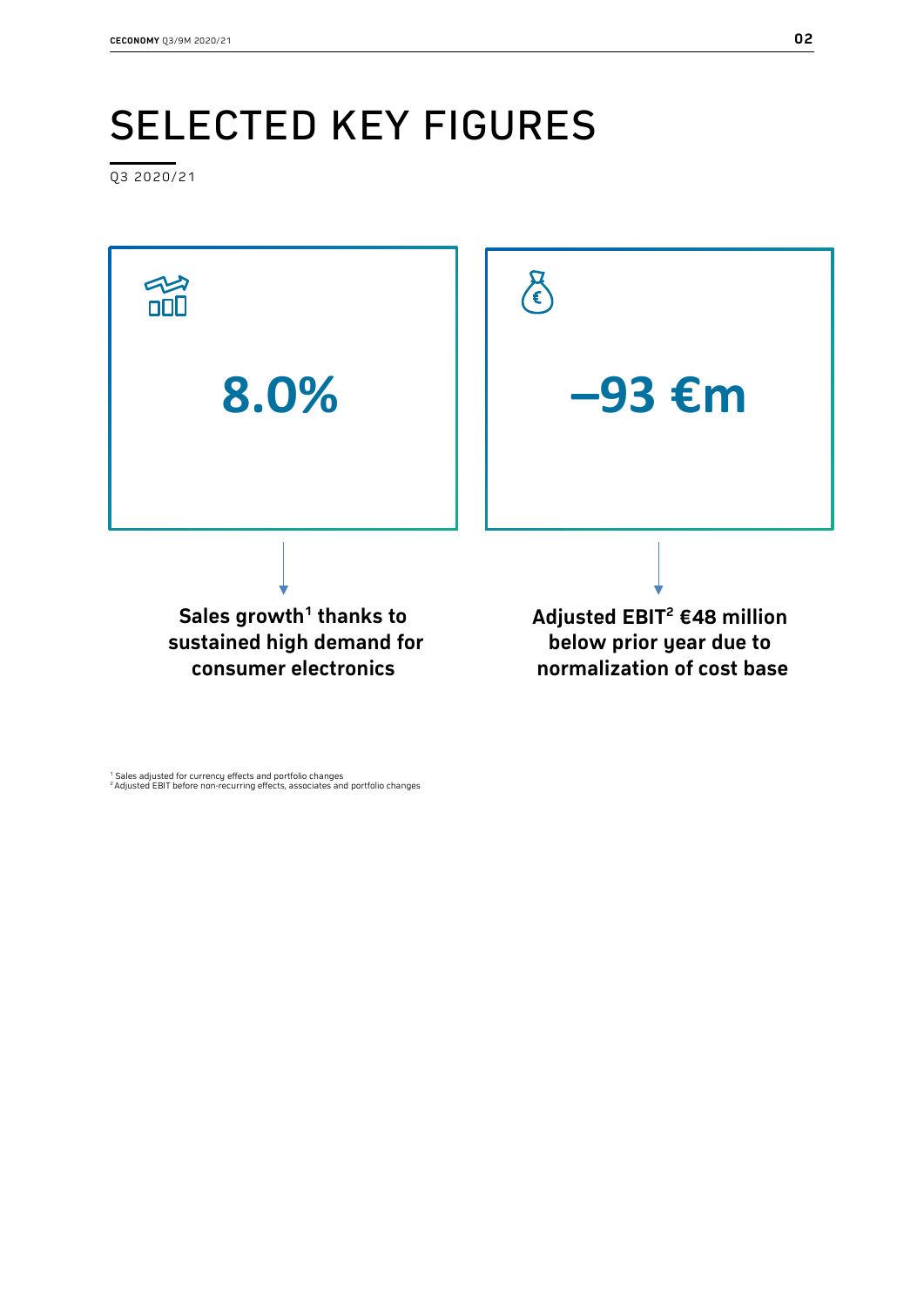# SELECTED KEY FIGURES

9M 2020/21



<sup>1</sup> Sales adjusted for currency effects and portfolio changes 2 Adjusted EBIT before non-recurring effects, associates and portfolio changes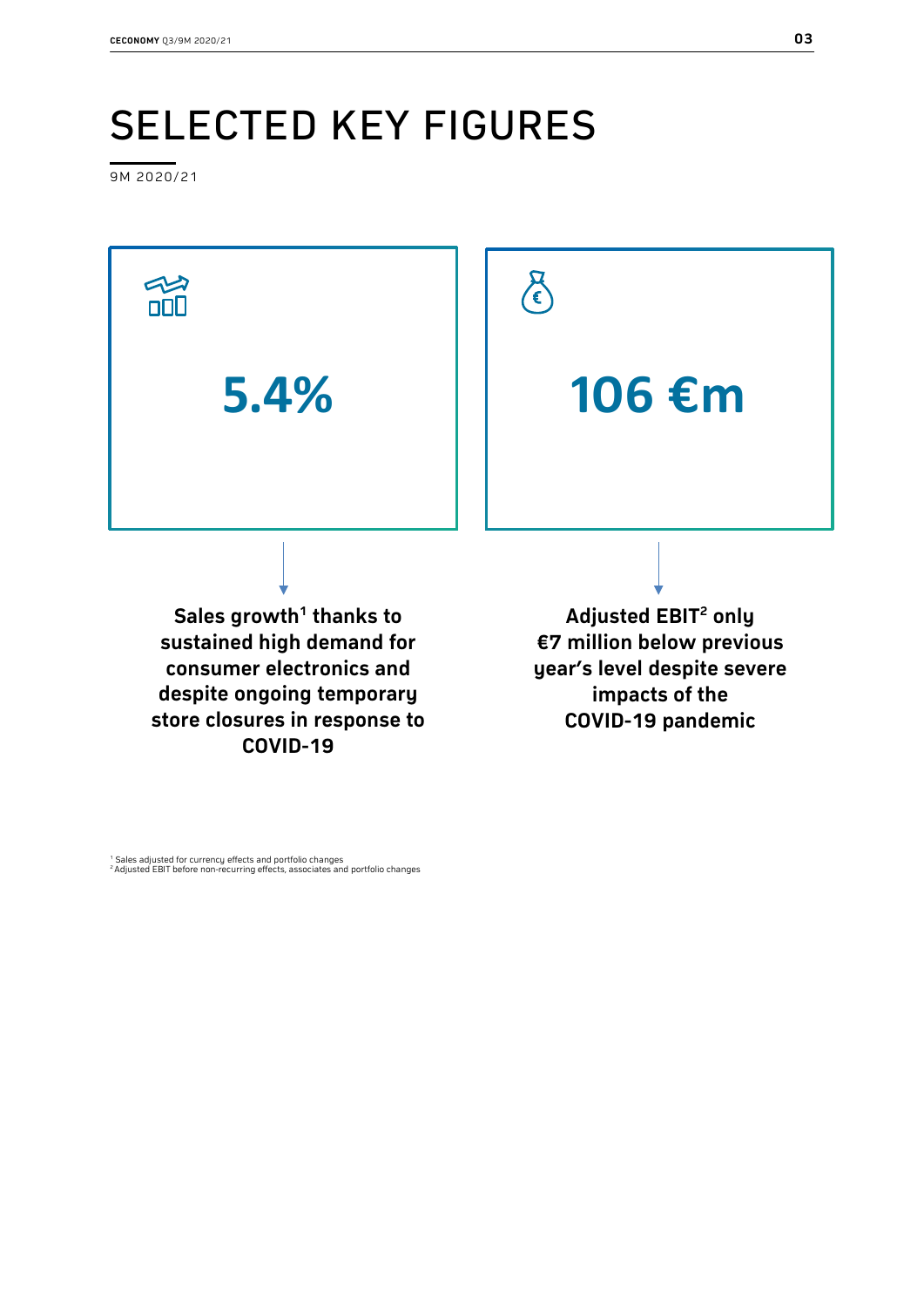# THE THIRD QUARTER IN REVIEW



The third quarter of 2020/21 was again characterized by the pandemic and the accompanying restrictions on our business. Footfall remained below pre-pandemic level after the opening in Germany in mid-June. Overall, we managed to increase sales. Despite the already high comparison basis of the previous year, we also saw slight growth in the online business due to slightly larger baskets and an improved conversion rate. In the Services & Solutions business, demand for our online services increased in particular. Our omnichannel approach provided resilience during the crisis. By consistently implementing our strategy, we aim to and will successfully harness the further economic potential offered by our omnichannel approach.

**«**

**»**

**Dr Karsten Wildberger,** Chief Executive Officer



Many countries saw strong sales performance in the third quarter of 2020/21 thanks to high customer demand for consumer electronics. In Germany, however, the extensive lockdown closures and their consequences remained noticeable and led to a decline in earnings. However, we are looking ahead. For example, we have reorganized our financing structure in a sustainable way. This includes the conclusion of a new credit facility with an ESG component and the issuance of an unsecured bond. This provides us with financial flexibility for the time after the "KfW loan", which we have not used at any time.

**«**

**»**

**Florian Wieser,**  Chief Financial Officer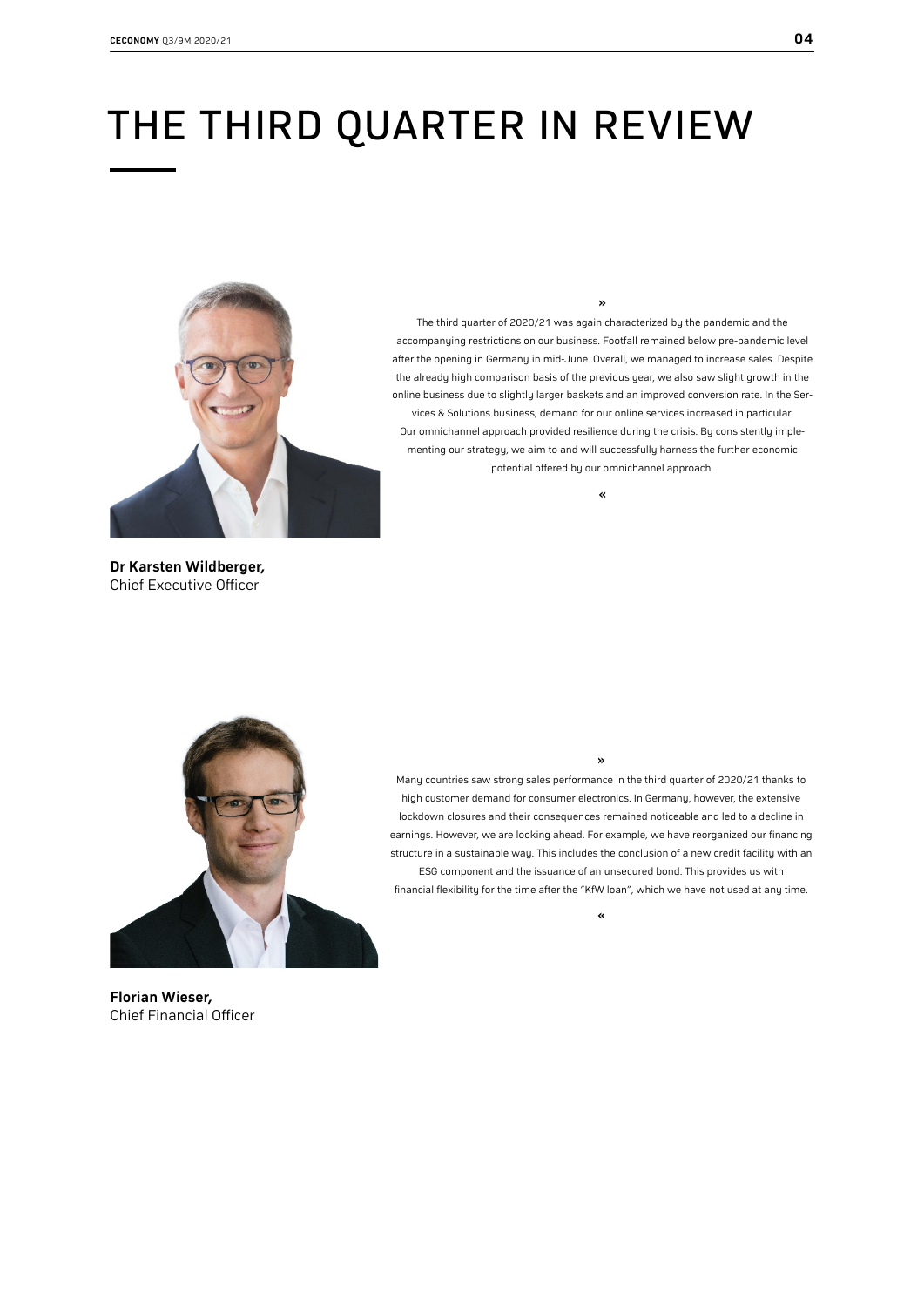### **Contents**

- **6 Financial figures at a glance**
- **7 Outlook**
- **8 Events in the third quarter**
- **10 Events after the reporting date**
- **11 Results in detail**
	- 11 Earnings position
	- 17 Financial and asset position

#### **19 Condensed consolidated interim financial statements**

- 19 Income statement
- 20 Statement of financial position
- 21 Cash flow statement

#### **22 Financial calendar and general information**

This document is a quarterly statement according to Section 53 Frankfurt Stock Exchange Regulations.

CECONOMY is generally steered on the basis of performance indicators derived from IFRS (International Financial Reporting Standards). In addition, the following key performance indicators apply: total sales growth adjusted for currency effects and portfolio changes and EBIT adjusted for portfolio changes and earnings effects from companies accounted for using the equity method. The transaction closed on 29 November 2019 relating to the MediaMarkt Greece business constitutes a portfolio change, as it involves the disposal of a country organization. For the forecast key figures, the previous year's figures are adjusted accordingly. In financial year 2020/21, an adjusted EBIT also applies; the adjustment relates to non-recurring earnings effects in connection with (1) COVID-19-related store closures, (2) the introduction of a harmonized group-wide organizational structure ("Operating Model") and (3) the transaction announced on 14 December 2020 regarding the acquisition of the minority shareholding in MediaMarktSaturn as well as reorganization and simplification of the corporate structure. Details of the programs are explained below:

- (1) The COVID-19-related store closures relate to the permanent closures of MediaMarkt and Saturn stores in several European countries which have lower footfall as a result of the COVID-19 pandemic and cannot be brought back into the profit zone from the company's point of view.
- (2) The Operating Model focuses in particular on the harmonization of structures and standardized, efficient processes and procedures for the administrative functions in the country organizations of MediaMarktSaturn. In addition, the management structures in the stores will be unified throughout Europe and the relief from administrative tasks will enable employees to focus on the customer experience to the greatest extent possible.
- (3) The transaction relates to CECONOMY AG's acquisition of the 21.62 per cent minority stake in Media-Saturn-Holding GmbH ("MediaMarktSaturn") held by Convergenta Invest GmbH. The parties thereby intend to reorganize their shareholdings in MediaMarktSaturn and to achieve, among other things, a stronger focus on the operating business and the realization of considerable synergies based on a simplified company structure and governance.

The adjustment also affects the previous year's figures, which in addition to (1) and (2) also include non-recurring earnings effects in connection with the reorganization and efficiency program announced on 29 April 2019.

For more details on the management-relevant key performance indicators, please refer to pages 28 to 30 of CECONOMY's Annual Report 2019/20.

Recognized tax expenses were calculated in accordance with the regulations governing interim financial reporting using the so-called integral approach. Commercial rounding is used for the figures shown in this quarterly statement. This may result in some individual figures not adding up to the totals shown.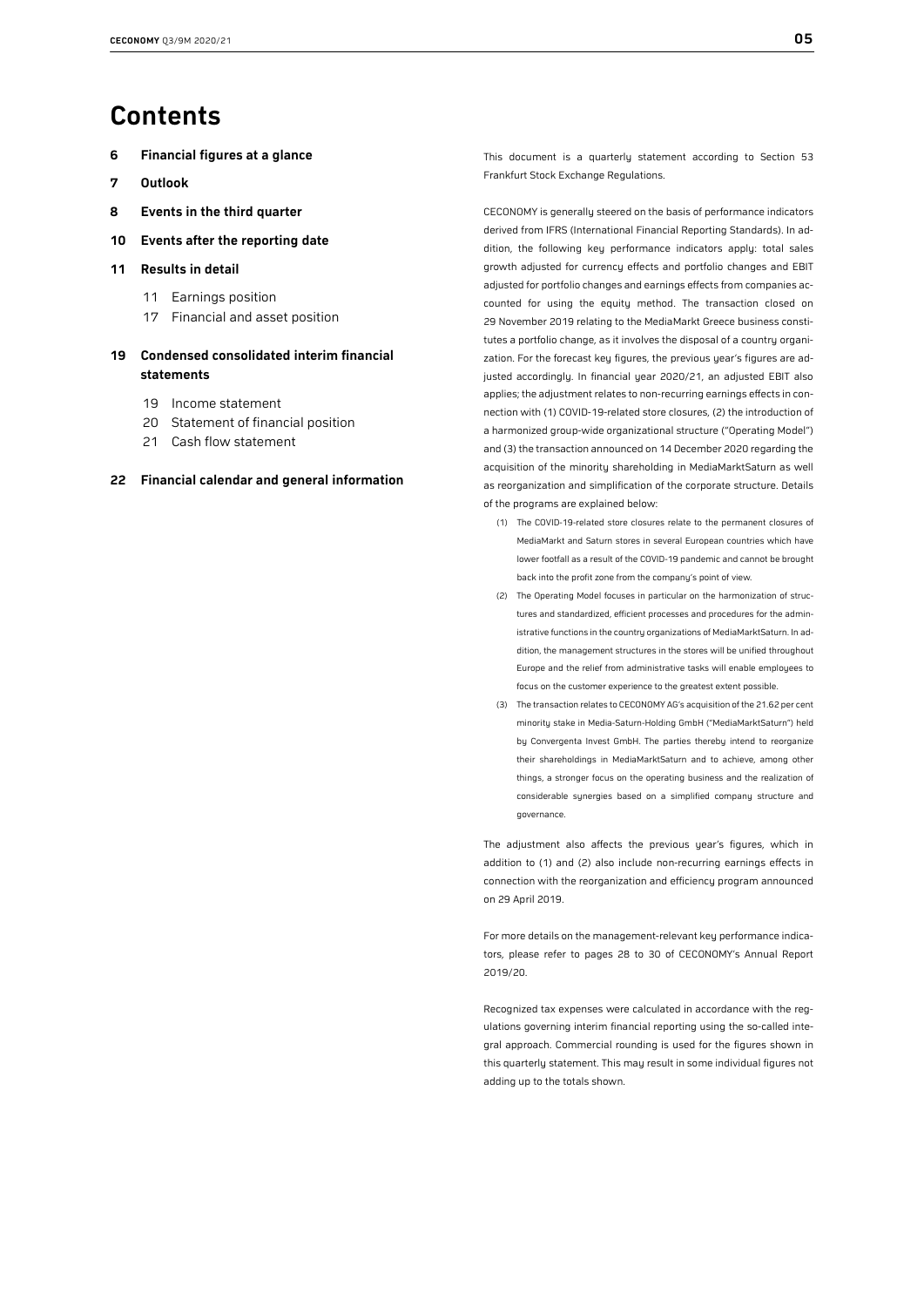# FINANCIAL FIGURES AT A GLANCE<sup>1</sup>

#### **Sales and earnings**

| $\epsilon$ million                                                         | 03 2019/20 | 03 2020/21 | Change                   | 9M 2019/20 | 9M 2020/21 | Change    |
|----------------------------------------------------------------------------|------------|------------|--------------------------|------------|------------|-----------|
| Sales                                                                      | 4,107      | 4,407      | 7.3%                     | 15,559     | 16,193     | 4.1%      |
| Sales development adjusted for currency effects and<br>portfolio changes   | $-8.4%$    | 8.0%       | -                        | $-4.6%$    | 5.4%       |           |
| Like-for-like sales development                                            | $-7.6%$    | 8.1%       |                          | $-4.2%$    | 5.9%       |           |
| Online sales                                                               | 1,446      | 1,494      | 3.3%                     | 3,353      | 5,872      | 75.1%     |
| Services & Solutions sales                                                 | 225        | 243        | 7.9%                     | 879        | 785        | $-10.7%$  |
| Gross margin                                                               | 15.9%      | 15.9%      | 0.0%p.                   | 17.4%      | 16.1%      | $-1.2%p.$ |
| <b>EBIT</b>                                                                | $-64$      | $-106$     | $-64.5%$                 | $-113$     | 233        |           |
| Adjusted EBIT                                                              | $-45$      | $-93$      | $< -100%$                | 113        | 106        | $-6.1%$   |
| Adjusted EBIT margin                                                       | $-1.1%$    | $-2.1%$    | $-1.0\%p.$               | 0.7%       | 0.7%       | $-0.1%p.$ |
| Net financial result                                                       | $-13$      | 9          | $\overline{\phantom{0}}$ | $-28$      | 3          |           |
| Tax rate                                                                   | $-69.1%$   | 14.9%      | 84.0%p.                  | $-54.5%$   | 20.0%      | 74.4%p.   |
| Profit or loss for the period attributable to non-controlling<br>interests | $-27$      | $-16$      | 42.0%                    | 11         | 8          | $-24.4%$  |
| Net result                                                                 | $-104$     | $-67$      | 35.9%                    | $-229$     | 180        |           |
| Earnings per share $(\epsilon)$                                            | $-0.29$    | $-0.19$    | 0.10                     | $-0.64$    | 0.50       | 1.14      |

#### **Cash flow**

| $\epsilon$ million                         | 9M 2019/20       | 9M 2020/21 | Change |
|--------------------------------------------|------------------|------------|--------|
| Cash flow from operating activities        | 182 <sup>2</sup> | $-252$     | $-435$ |
| Cash flow from investing activities        | $-127$           | $-23$      | 103    |
| Cash flow from financing activities        | $-311^2$         | 325        | 636    |
| Change in net working capital <sup>3</sup> | $-639^2$         | $-859$     | $-220$ |
| Free cash flow                             | $42^{2}$         | $-375$     | $-417$ |

#### **Statement of financial position**

| $\epsilon$ million                  | 30/06/2020 | 30/06/2021       | Change |
|-------------------------------------|------------|------------------|--------|
| Net working capital                 | $-340$     | $-356$           | $-16$  |
| Net liquidity $(+)/$ Net debt $(-)$ | $-1.625$   | .560<br>$\equiv$ | 65     |

#### **Other operating key figures (as of 30/06)**

|                                       | 30/06/2020 | 30/06/2021 | Change |
|---------------------------------------|------------|------------|--------|
| Number of stores                      | 1.024      | 1.029      |        |
| Total selling space (thousand $m^2$ ) | 2.670      | 2,636      | $-34$  |
| Workforce by full-time equivalents    | 45,162     | 45,254     | 92     |

' Business figures represent the continuing operations of CECONOMY<br>- Restated prior-year figure as a result of factoring transactions now reported on a gross basis<br>ª Change in net working capital shown from the related st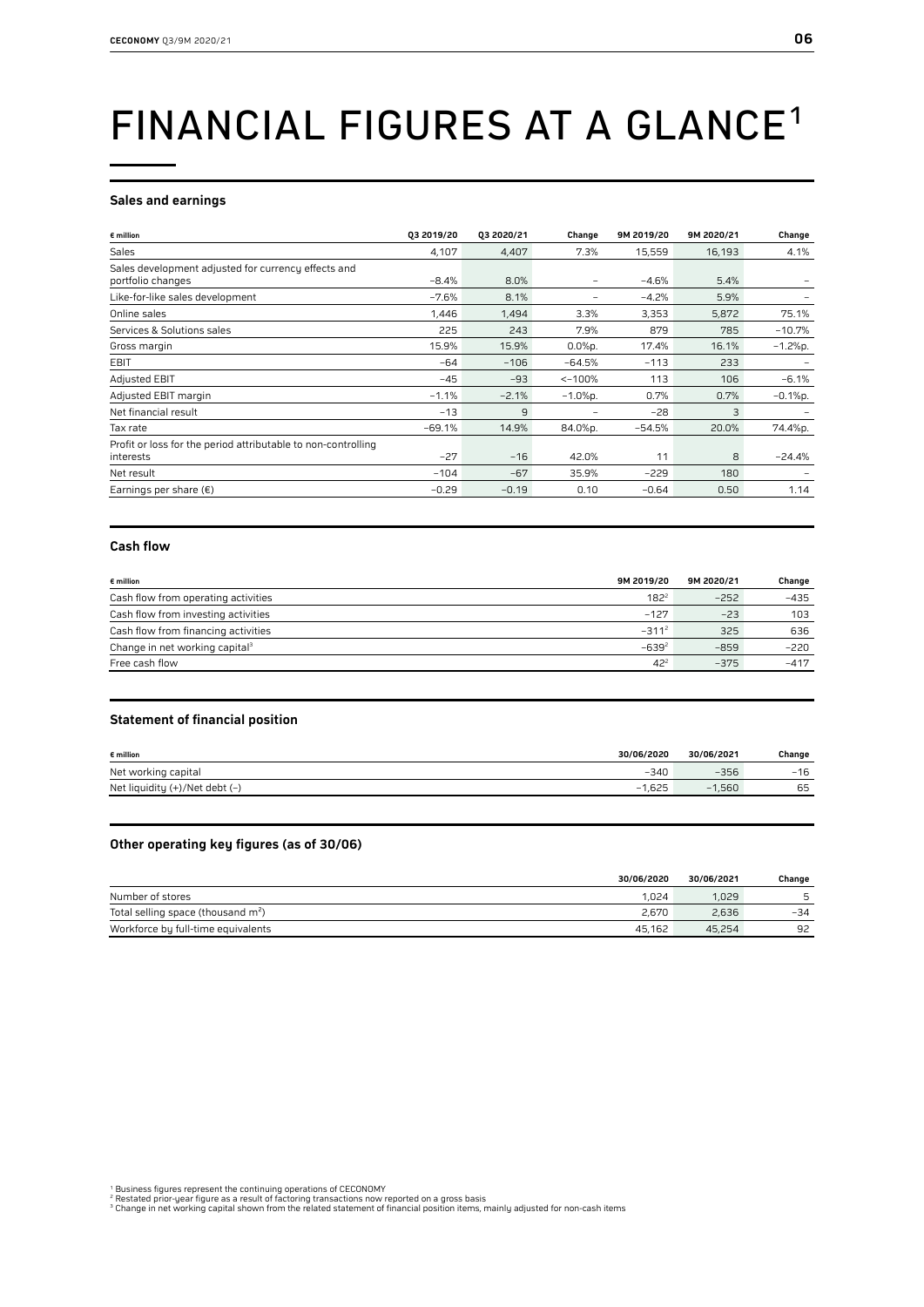## OUTLOOK

The outlook for the financial year 2020/21 published on 15 December 2020 was based on the assumption that the further impact of the COVID-19 pandemic on both the overall economic situation and the Group's situation would not deviate significantly from the extent known at the time of its publication. In particular, the achievement of the outlook required that during the course of the COVID-19 pandemic there would be no further prolonged, widespread temporary closures of a significant portion of CECONOMY's brick-and-mortar business or a serious deterioration in consumer confidence, and that supply chains would remain largely intact. Prolonged, widespread temporary closures of a significant portion of the brick-and-mortar business, as materialized in Germany, Austria, the Netherlands and Switzerland, were not yet foreseeable when the outlook was issued and were therefore not taken into account in the outlook. Against this backdrop – despite the strong start in the first quarter of 2020/21 – the further course of business as well as the outlook for the full year 2020/21 were subject to significantly increased uncertainties in view of the difficult-toestimate duration of the COVID-19 pandemic and the new and extended lockdowns in a large number of countries in which CECONOMY operates.

Since mid-December 2020, the new and extended local lockdowns, especially in Germany and the Netherlands, made an increasingly substantial impact on CECONOMY's business activities. Because the German federal government – contrary to general expectations – extended the lockdown in Germany into March 2021 on 10 February 2021, and at this date the next step to relax the lockdown depended on a stable infection rate (seven-day incidence rate of no more than 35 new infections per 100,000 people), the original planning for the further course of financial year 2020/21 was subject to additional uncertainties in spring 2021. As a precaution, the Management Board therefore suspended the outlook for financial year 2020/21 on 11 February 2021.

Based on the business performance to date and the current insights, particularly with regards to catch-up effects and customer behavior since the reopening of stores, the Management Board of CECONOMY has updated its outlook for current financial year 2020/21 on 11 August 2021. Uncertainties regarding further pandemic developments remain, also in light of the volatility of regulatory measures. The outlook is therefore based on the assumption that there will be no new restrictions from the COVID-19 pandemic in the remainder of the financial year that will again impact the stationary business.

#### **SALES**

For financial year 2020/21, CECONOMY now expects a slight to moderate increase in total sales adjusted for exchange rate effects compared to the previous year (2019/20: €20,790 million). The Western/Southern Europe and Eastern Europe segments are expected to contribute to this increase, while the DACH segment, which has been affected for the longest time due to temporary store closures and strict restrictions in Germany in connection with COVID-19, is expected to show a slight decline.

#### **EARNINGS**

For financial year 2020/21, CECONOMY now expects adjusted EBIT between €210 million and €250 million (2019/20: €236 million). Overall, a heterogeneous development is expected among the segments, with the earnings development in the DACH segment, which was impacted by the long lockdown, shaping the Group result.

The outlook is adjusted for portfolio changes and does not take into account the earnings effects from companies accounted for using the equity method. Non-recurring earnings effects in connection with COVID-19-related store closures as well as the introduction of a harmonized group-wide organizational structure ("Operating Model") announced on 12 August 2020 are not included. Expenses in connection with the transaction announced on 14 December 2020 regarding the acquisition of the minority shareholding in MediaMarktSaturn as well as the reorganization and simplification of the corporate structure are also not taken into account.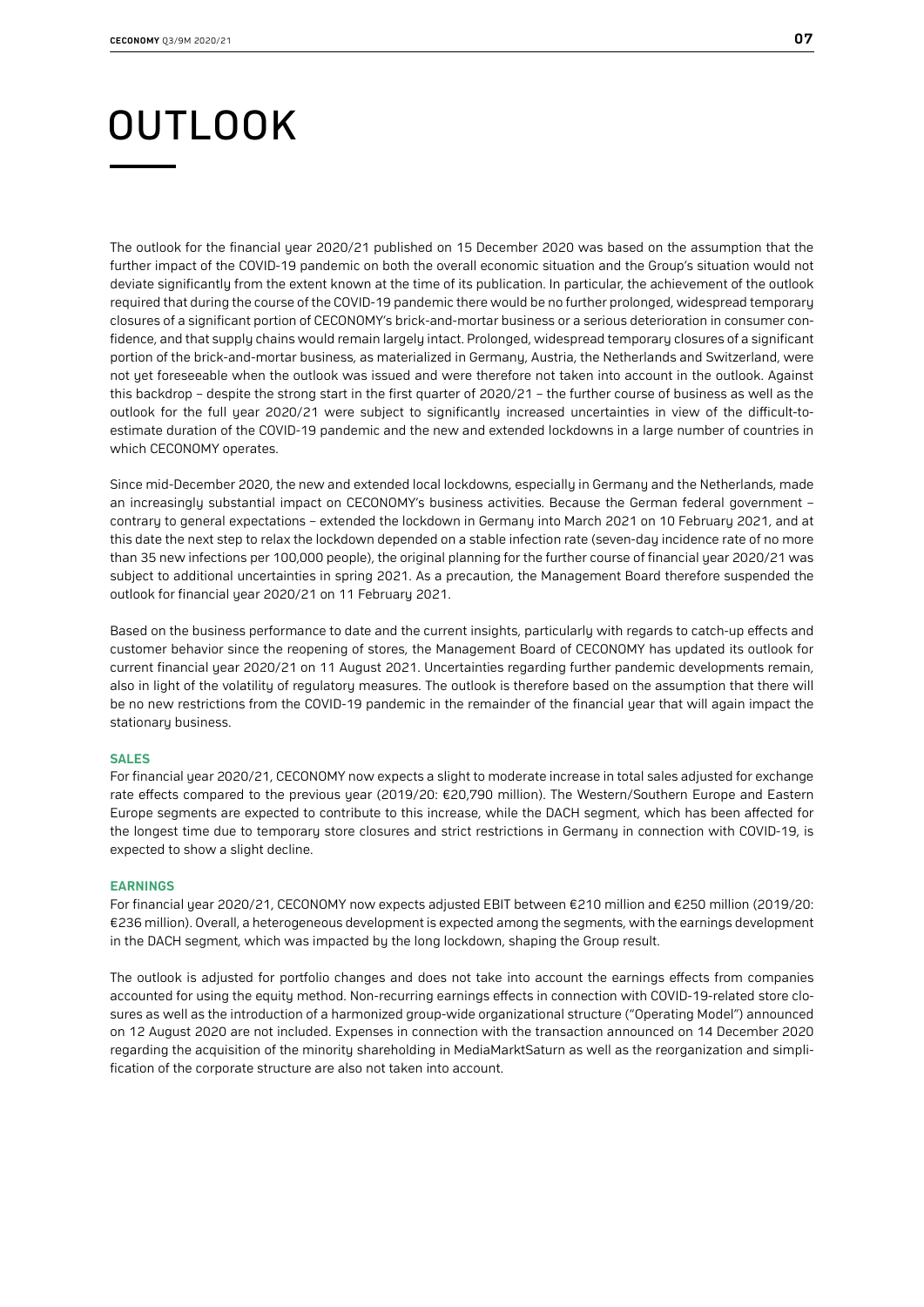# EVENTS IN THE THIRD QUARTER

On 19 April 2021, CECONOMY AG announced that the Supervisory Board of CECONOMY AG had decided to appoint Florian Wieser, Chief Financial Officer (CFO) of MediaMarktSaturn Retail Group (MediaMarktSaturn) since November 2018, as CFO and member of the Management Board of CECONOMY AG with effect from 1 Mau 2021. He is assuming the mandate of Karin Sonnenmoser, who left the company on 30 April 2021. The Supervisory Board and Karin Sonnenmoser have decided to part ways by mutual agreement. In addition to his function as CFO of CECONOMY AG, Florian Wieser continues to act as Managing Director Finance of MediaMarktSaturn. The appointment of Florian Wieser as Group CFO is an important step in establishing a uniform management structure of the CECONOMY Group in the runup to the upcoming simplification of the governance structures.

On 6 May 2021, CECONOMY AG signed a new syndicated revolving credit agreement with its partner banks in order to secure the company's liquidity in the long term, including for the time after the termination of the current credit facility with the involvement of KfW (Kreditanstalt für Wiederaufbau), at an early stage. The new syndicated revolving credit facilities totalling €1,060 million provide for a diversification of maturities over three and five years, each with two oneyear extension options. One third of the total volume is attributable to the three-year tranche, and two thirds to the five-year tranche. The new agreement also includes a price mechanism, which is tied to the achievement of sustainability targets and conforms to the CECONOMY Group's sustainability strategy. The syndicated revolving credit agreement came into effect on 9 August 2021 following the termination of the previously existing syndicated credit facility with the involvement of KfW on 29 July (see also Events after the reporting date).

On 10 May 2021, CECONOMY AG announced in an ad hoc release that the Supervisory Board of CECONOMY AG had appointed Dr Karsten Wildberger as a member of the Management Board with effect from 1 August 2021 and also appointed him as the new Chairman of the Management Board (CEO) and Labour Director of CECONOMY AG. By mutual agreement with Dr Bernhard Düttmann, his appointment as Chairman of the Management Board of CECONOMY AG ended at the same date. Dr Karsten Wildberger will simultaneously perform the role of Chairman of the Management of Media-Saturn-Holding GmbH. The management structure of the CECONOMY Group was thus unified and the double management structure eliminated.

On 19 May 2021, Moody's changed the outlook of CECONOMY AG's Ba1 rating from negative to stable, in particular due to the robust sales performance in the last financial year and in the first half of the current financial year 2020/21, despite the ongoing store closures as a result of COVID-19, especially in the core market Germany. The stable outlook also underlines Moody's expectation that retail conditions ought to improve in the second half of 2021.

On 10 June 2021, CECONOMY AG joined the "Green Consumption Pledge Initiative" of the European Commission. In doing so, the company commits itself to concrete sustainability targets and transparent communication about the progress made on each topic. CECONOMY is one of the first European retail companies to join the voluntary initiative launched as part of the European Climate Pact. CECONOMY is committed to improving its carbon footprint and promoting sustainable business practices, and has set measurable goals in this regard:

- − CECONOMY aims to increase the annual sourcing of electricity from renewable energies to 100 per cent by the end of 2023. By comparison, this figure was around 80 per cent in 2020.
- In addition, CECONOMY aims to become climate neutral in terms of "Scope 1 emissions" and "Scope 2 emissions" (this refers to direct and indirect greenhouse gas emissions of a company) by the end of 2023 on the calculation basis of net zero carbon emissions.
- CECONOMY aims to reduce the net  $CO<sub>2</sub>$  intensity<sup>1</sup> of its "Scope 3 emissions" by 30 per cent by the end of 2033 compared to the base year 2019<sup>2</sup>. Relevant Scope 3 categories are purchased goods and services (indirect spent, private label products) as well as transport and distribution.
- The number of sustainably labelled products in the company's own assortment is also to be continuously increased. By the end of 2023, the company wants to double this number.

On 18 June 2021, CECONOMY AG announced that it was issuing a five-year senior unsecured bond of €500 million and thus further enhancing its post-pandemic financing structure. The notes will mature in June 2026 and carry an annual fixed coupon of 1.75 per cent. The issue price was 99.409, equivalent to a yield of 1.875 per cent. The new notes were issued on 24 June 2021. The notes were issued under German law (Reg S) and listed on the Luxembourg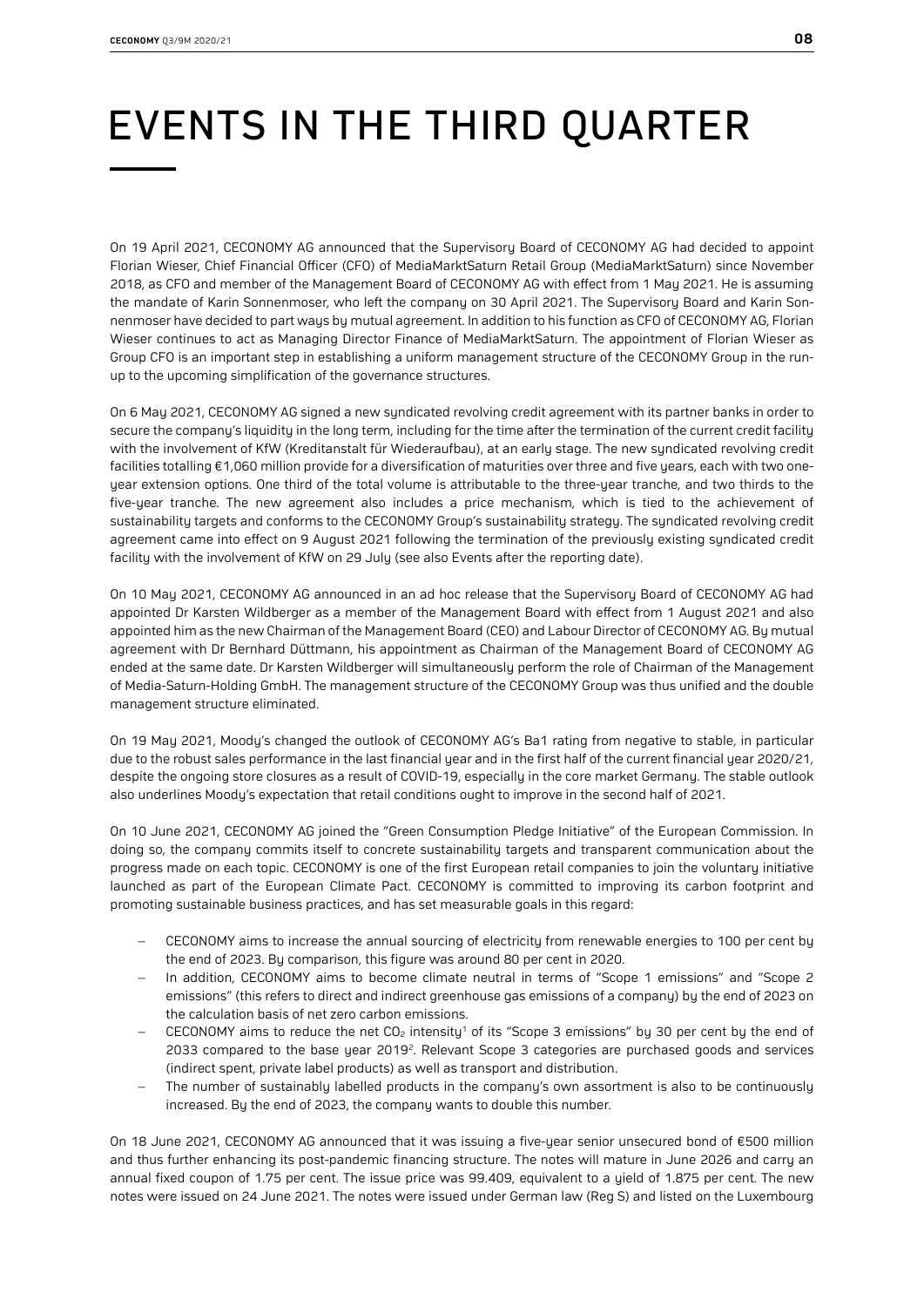stock exchange (Euro MTF market). The net proceeds from the issuance of the notes will be used for general corporate purposes, including refinancing of existing indebtedness. With the first bond transaction since the spin-off and demerger of today's METRO AG, CECONOMY AG has thus further diversified its post-pandemic financing structure. With an extended, long-term maturity profile, the issuance of the senior unsecured notes also strengthens CECONOMY's financial flexibility. The company has received a "BBB–" rating from Scope and a "Ba1" rating from Moody's for the bond.

Like the first half of 2020/21, the third quarter of 2020/21 was still characterized by local lockdowns with temporary store closures and severe restrictions as a result of national governments' measures to fight the spread of coronavirus. Details of the restrictions in the affected countries are explained below:

- − Germany: On 21 April 2021, the German Bundestag approved the nationwide coronavirus emergency brake in Germany. The change to the law was enacted on 23 April 2021 and took effect from 24 April 2021. The amendment of the Infection Prevention Act required closure or ongoing restrictions for most retail companies if the incidence rate exceeded 100. For brick-and-mortar business in Germany, the nationwide coronavirus emergency brake meant that in-store shopping was possible with a negative COVID-19 test if the incidence rate was below 150. In the event of more than 150 new infections per 100,000 people, stores in Germany had to remain closed. The pick-up option remained allowed regardless of the incidence rate. At the beginning of June 2021, most stores in Germany reopened as a result of declining incidence rates. The measures of the nationwide coronavirus emergency brake expired on 30 June 2021. Due to the lengthy closures in the retail sector, selected store entities in Germany petitioned the German Constitutional Court (Bundesverfassungsgericht) for temporary legal protection against the new federal law in the third quarter. However, their application was denied. The constitutional complaint (Verfassungsbeschwerde) is being pursued in principal proceedings.
- − Austria: The government again imposed a hard lockdown in parts of Austria, which meant that 23 stores were temporarily closed between 1 April 2021 and 2 May 2021.
- − Hungary: In Hungary, all stores resumed operations on 8 April 2021.
- − Belgium: At the start of the third quarter, all stores in Belgium were open, albeit exclusively with a prior appointment for "Click & Meet". Since 26 April 2021, all stores have been open again and shopping is possible without prior appointment.
- − Italy: In the third quarter, all Italian stores in shopping centres were affected by temporary closures at weekends and public holidays until the beginning of June 2021. Thereafter, all stores were open again without further restrictions.
- − Netherlands: All stores were open, albeit exclusively with a prior appointment for "Click & Meet". From 28 April 2021, in-store shopping was again possible without prior appointment.
- − Poland: On 27 March 2021, a new lockdown was imposed in Poland, resulting in the temporary closure for the majority of stores. Since 4 May 2021, all stores have been open again.
- − Turkey: On 29 April 2021, a new lockdown came into effect in Turkey, which led to the temporary closure of all stores until 16 May 2021. The pick-up option was not allowed during this time. Thereafter, some stores were affected by temporary closures at weekends, which was restricted to Sundays from mid-June 2021.

Depending on the country, there were also restrictions on customer capacity in stores and/or opening hours and product range. Overall, all stores were open again as of 30 June 2021.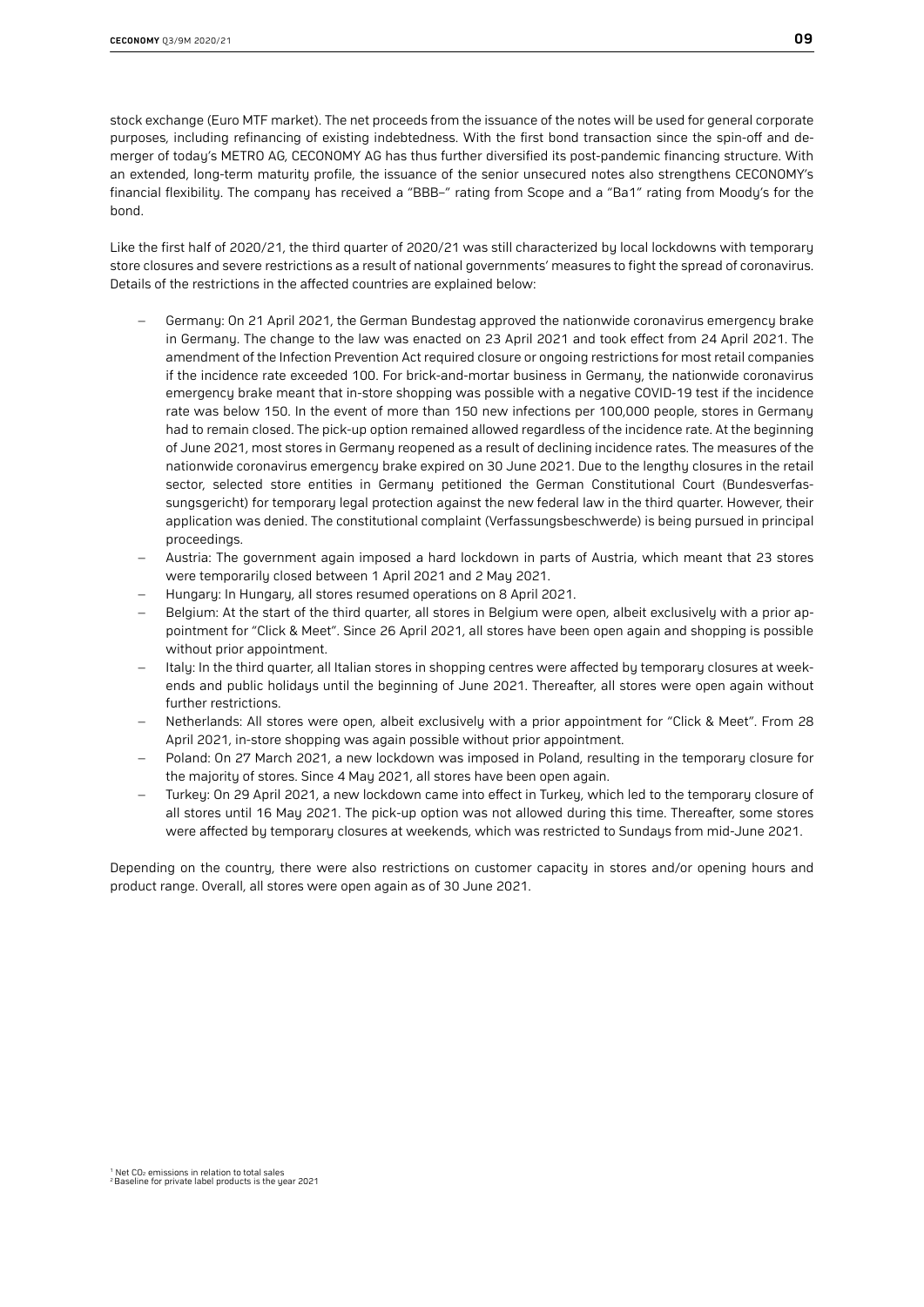## EVENTS AFTER THE REPORTING DATE

On 8 July 2021, CECONOMY AG announced in an ad hoc release that the Düsseldorf Higher Regional Court had expressed its preliminary legal views in the clearance proceedings regarding agenda item 8 of the Annual General Meeting of CECONOMY AG on 17 February 2021. The subject of agenda item 8 was the adoption of a resolution on (i) the increase of the CECONOMY AG share capital though a mixed contribution in kind under exclusion of the statutory subscription rights of the shareholders, (ii) the issue of convertible bonds against a mixed contribution in kind under exclusion of the statutory subscription rights of the shareholders and the creation of a new Contingent Capital 2021/I and (iii) the relevant changes to the Articles of Association. Individual shareholders have filed actions for rescission and annulment against the resolution approved by 98.94 per cent of the votes cast under agenda item 8. The actions filed currentlu prevent the entru of the capital increases resolved in agenda item 8 into the commercial register of CECONOMY AG. The resolution of the General Meeting under agenda item 8 serves to implement the acquisition, transfer and contribution of the stake in Media-Saturn-Holding GmbH held by Convergenta Invest GmbH to CECONOMY AG. CECONOMY AG announced that it now no longer sees sufficient certainty that the transaction can be completed in the current financial year 2020/21.

Following the issuance of the five-year subordinated unsecured bond, the potential credit volume of the B/KfW facilitu of the existing syndicated credit agreement was reduced by the amount of the funds received on 24 June 2021 less allowable exemptions. In total a partial amount of €258 million was terminated with effect from 14 July 2021.

On 15 July 2021, CECONOMY AG announced in an ad hoc release that, against the background of the preliminary legal views of the Düsseldorf Higher Regional Court, CECONOMY AG is currently considers resubmitting the transaction to a General Meeting, whereby in particular further evaluation is necessary, whether the company's shareholders should potentially vote within their respective classes or the (outstanding) preference of the preference shareholders should initially be paid in full. Against this background, CECONOMY AG has also withdrawn its motion for clearance before the Düsseldorf Higher Regional Court. CECONOMY AG still intends to implement the transaction, although CECONOMY AG no longer expects the transaction to be completed in the current financial year 2020/21.

On 19 July 2021, CECONOMY AG published a trading statement with preliminary figures for the third quarter of 2020/21.

On 29 July 2021, the CECONOMY AG terminated its existing syndicated credit agreement with the participation of KfW effective 9 August 2021 and replaced it with new, ESG-linked syndicated revolving credit facilities. The B/KfW facility was not utilized at any time. As a result, syndicated credit facilities totalling €1,060 million are available to CECONOMY AG as of this date.

On 11 August 2021, CECONOMY AG issued an ad hoc release announcing an update to the outlook for financial year 2020/21.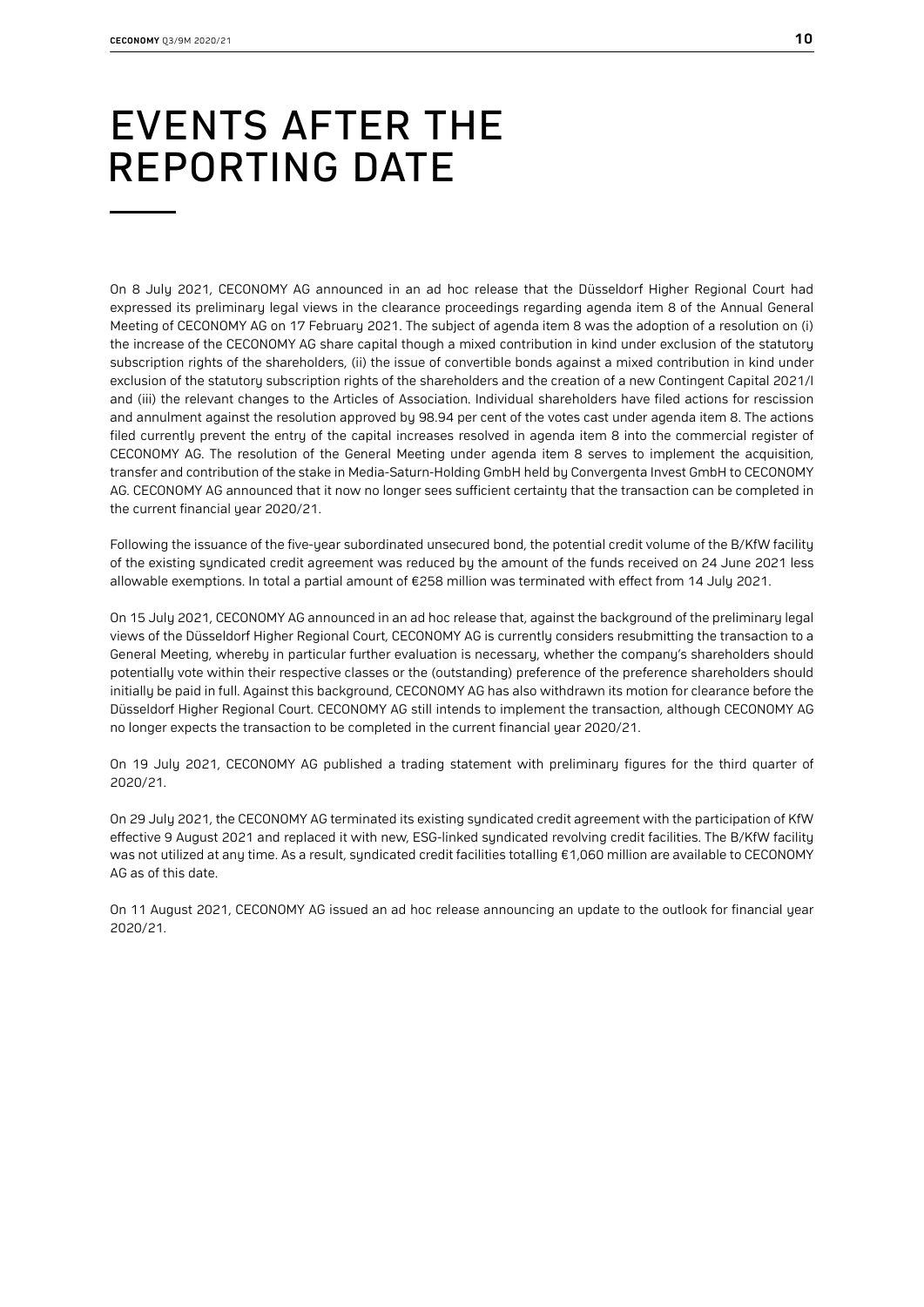# RESULTS IN DETAIL

### **Earnings position**

| Quarter                 |            | Sales ( $\varepsilon$ million) | Change     | <b>Currency effects</b> | Sales adjusted for<br>currency effects<br>and portfolio<br>changes | Like-for-like sales<br>(local currency) |
|-------------------------|------------|--------------------------------|------------|-------------------------|--------------------------------------------------------------------|-----------------------------------------|
|                         | 03 2019/20 | 03 2020/21                     | 03 2020/21 | 03 2020/21              | 03 2020/21                                                         | 03 2020/21                              |
| <b>Total</b>            | 4,107      | 4,407                          | 7.3%       | $-0.7%$                 | 8.0%                                                               | 8.1%                                    |
| <b>DACH</b>             | 2,468      | 2,365                          | $-4.2%$    | $-0.2%$                 | $-4.0%$                                                            | $-2.8%$                                 |
| Western/Southern Europe | 1,270      | 1,565                          | 23.3%      | 0.0%                    | 23.3%                                                              | 21.1%                                   |
| Eastern Europe          | 271        | 357                            | 31.7%      | $-12.9%$                | 44.7%                                                              | 46.3%                                   |
| Others                  | 98         | 119                            | 21.7%      | 6.0%                    | 15.7%                                                              | 14.4%                                   |

| <b>9M</b>               |            | Sales (€ million) | Change     | <b>Currency effects</b> | Sales adjusted for<br>currency effects<br>and portfolio<br>changes | Like-for-like sales<br>(local currency) |
|-------------------------|------------|-------------------|------------|-------------------------|--------------------------------------------------------------------|-----------------------------------------|
|                         | 9M 2019/20 | 9M 2020/21        | 9M 2020/21 | 9M 2020/21              | 9M 2020/21                                                         | 9M 2020/21                              |
| <b>Total</b>            | 15,559     | 16,193            | 4.1%       | $-1.1%$                 | 5.4%                                                               | 5.9%                                    |
| <b>DACH</b>             | 9,300      | 9,079             | $-2.4%$    | $-0.2%$                 | $-2.2%$                                                            | $-1.2%$                                 |
| Western/Southern Europe | 4.751      | 5,362             | 12.8%      | $0.0\%$                 | 13.8%                                                              | 13.5%                                   |
| Eastern Europe          | 1.155      | 1,328             | 15.0%      | $-17.5%$                | 32.5%                                                              | 32.6%                                   |
| Others                  | 353        | 424               | 20.0%      | 5.3%                    | 14.7%                                                              | 15.0%                                   |

The transaction closed on 29 November 2019 relating to the MediaMarkt Greece business constitutes a portfolio change, as it involves the disposal of a country organization. For the forecast key figures, the previous year's figures are adjusted accordingly.

#### **IN THE THIRD QUARTER GROUP SALES ADJUSTED FOR CURRENCY EFFECTS AND PORTFOLIO CHANGES ABOVE PRIOR YEAR AS A RESULT OF SUSTAINED HIGH CUSTOMER DEMAND AND DESPITE TEMPORARY STORE CLOSURES DUE TO COVID-19**

In the **first nine months of 2020/21**, CECONOMY generated Group sales of €16.2 billion, an increase of 4.1 per cent compared with the prior-year period. Adjusted for currency effects and portfolio changes, sales were up 5.4 per cent year-on-year. On a like-for-like basis, Group sales recorded an increase of 5.9 per cent compared to the prior-year period.

In the **third quarter of 2020/21**, Group sales increased by 7.3 per cent, totalling €4.4 billion. Adjusted for currency effects and portfolio changes, sales grew by 8.0 per cent. On a like-for-like basis, Group sales recorded an increase of 8.1 per cent compared to the prior-year period. The positive sales development in the third quarter is mainly attributable to sustained high customer demand for consumer electronics, especially in Spain, Italy and Turkey. This significantly more than compensated for the sales decline in the core market Germany due to the continued COVID-19 lockdown of brick-and-mortar business in the third quarter. The performance of the brick-and-mortar business in the third quarter benefitted from the previous year's low comparison basis due to the Europe-wide lockdown of the majority of stores in April and May 2020. The online business posted a positive performance in the reporting period after an already very strong prior-year quarter. Overall, all countries apart from Germany and Portugal reported positive sales growth compared to the prior-year period.

#### **EXPLANATION OF SALES IN THE DACH SEGMENT**

In **the first nine months of 2020/21**, the DACH segment generated sales of €9.1 billion, which corresponds to a decline of 2.4 per cent. Adjusted for currency effects and portfolio changes, sales were 2.2 per cent below the comparable figure of the previous year.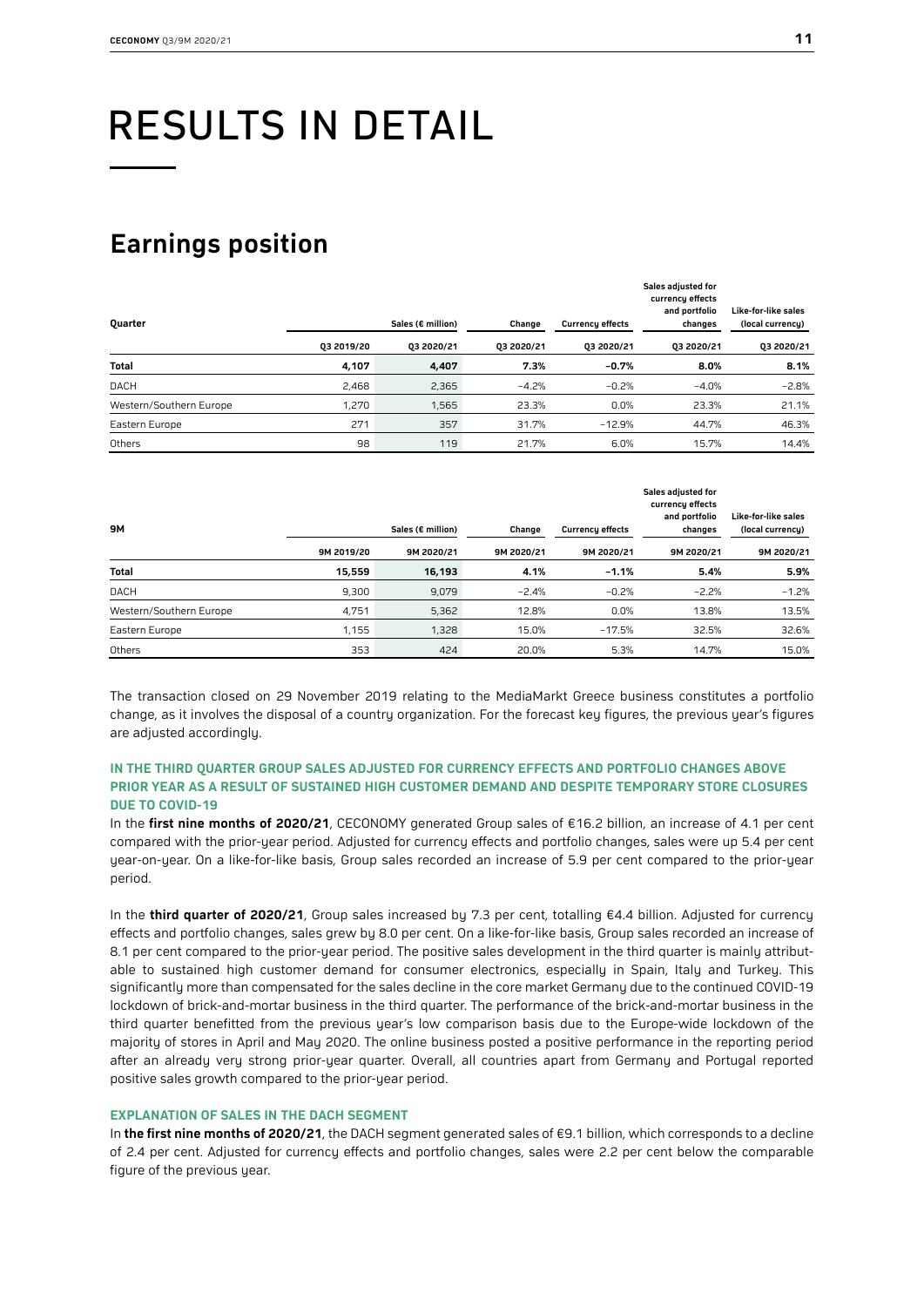In the **third quarter of 2020/21**, sales in the DACH segment declined by 4.2 per cent, totalling €2.4 billion. Adjusted for currency effects and portfolio changes, sales decreased by 4.0 per cent compared to the same quarter of the previous year. This was driven exclusively by the sales decline in Germany due to longer temporary store closures and restrictions ("Click & Meet") than in the previous year in response to COVID-19. When stores fully reopened, sales in Germany finally began to recover in the second half of June 2021, driven by catch-up effects and successful marketing campaigns. Austria saw a strong rise in sales thanks to strong buying interest and catch-up effects once stores reopened and benefitted from the previous year's low comparison basis.

#### **EXPLANATION OF SALES IN THE WESTERN/SOUTHERN EUROPE SEGMENT**

In **the first nine months of 2020/21**, the Western/Southern Europe segment generated sales of €5.4 billion, an increase of 12.8 per cent. Adjusted for currency effects and portfolio changes, sales were 13.8 per cent above the comparable figure of the previous year.

In the **third quarter of 2020/21**, sales in the Western/Southern Europe segment increased by 23.3 per cent compared with the prior-year period to €1.6 billion. Adjusted for currency effects and portfolio changes, sales likewise increased by 23.3 per cent. The positive sales trend was mainly driven by high growth of a double-digit percentage in Spain and Italy. This is attributable to continued high customer demand for consumer electronics and various successful marketing campaigns. It should also be noted that Italy and Spain were affected by temporary store closures in response to COVID-19 in the previous year. Spain also benefitted from the sales contributions of the 17 former Worten stores, which opened under the MediaMarkt brand in April 2021. Belgium likewise posted solid sales development. In the Netherlands, which were not impacted by temporary closures in the previous year, quarterly sales were slightly higher than in the previous year despite severe restrictions in the brick-and-mortar business in April 2021 thanks to successful marketing campaigns and dynamic growth in the online business.

#### **EXPLANATION OF SALES IN THE EASTERN EUROPE SEGMENT**

In **the first nine months of 2020/21**, sales increased by 15.0 per cent to around €1.3 billion. Adjusted for currency effects and portfolio changes, sales were 32.5 per cent above the comparable figure of the previous year.

In the **third quarter of 2020/21**, sales in the Eastern Europe segment increased by 31.7 per cent to around €0.4 billion. The strong depreciation of the Turkish lira also continued to negatively impact segment sales. Adjusted for currency effects and portfolio changes, sales in the segment increased by 44.7 per cent on the same quarter of the previous year. Business in Turkey once again saw very high growth rates. Turkey benefitted from continuously strong customer demand and dynamic growth in the brick-and-mortar business, which was impacted to a greater extent by temporary store closures in response to COVID-19 in the previous year. Solid sales growth, also benefitted from the previous year's low basis for comparison, was likewise seen in Poland.

#### **EXPLANATION OF SALES IN THE OTHERS SEGMENT**

In **the first nine months of 2020/21**, sales in the Others segment increased by 20.0 per cent compared with the prioryear period to €0.4 billion. Adjusted for currency effects and portfolio changes, sales were up 14.7 per cent year-onuear.

In the **third quarter of 2020/21**, sales in the Others segment grew by 21.7 per cent to €0.1 billion. Adjusted for currency effects and portfolio changes, sales improved by 15.7 per cent compared to the same quarter of the previous year. Sweden, which was not affected by temporary store closures in response to COVID-19 either in the previous year or in the current year, continued the positive sales trend of recent quarters driven by strong consumer confidence and dynamic online growth.

| Quarter              |            | Sales (€ million) | Change (%) | In % of total sales |  |
|----------------------|------------|-------------------|------------|---------------------|--|
|                      | 03 2019/20 | 03 2020/21        |            |                     |  |
| Online               | 1.446      | 1,494             | 3.3        | 33.9                |  |
| Services & Solutions | 225        | 243               | 7.9        | 5.5                 |  |

| <b>9M</b>            |            | Sales (€ million) | Change (%) | In % of total sales |  |
|----------------------|------------|-------------------|------------|---------------------|--|
|                      | 9M 2019/20 | 9M 2020/21        |            |                     |  |
| Online               | 3,353      | 5,872             | 75.1       | 36.3                |  |
| Services & Solutions | 879        | 785               | $-10.7$    | 4.8                 |  |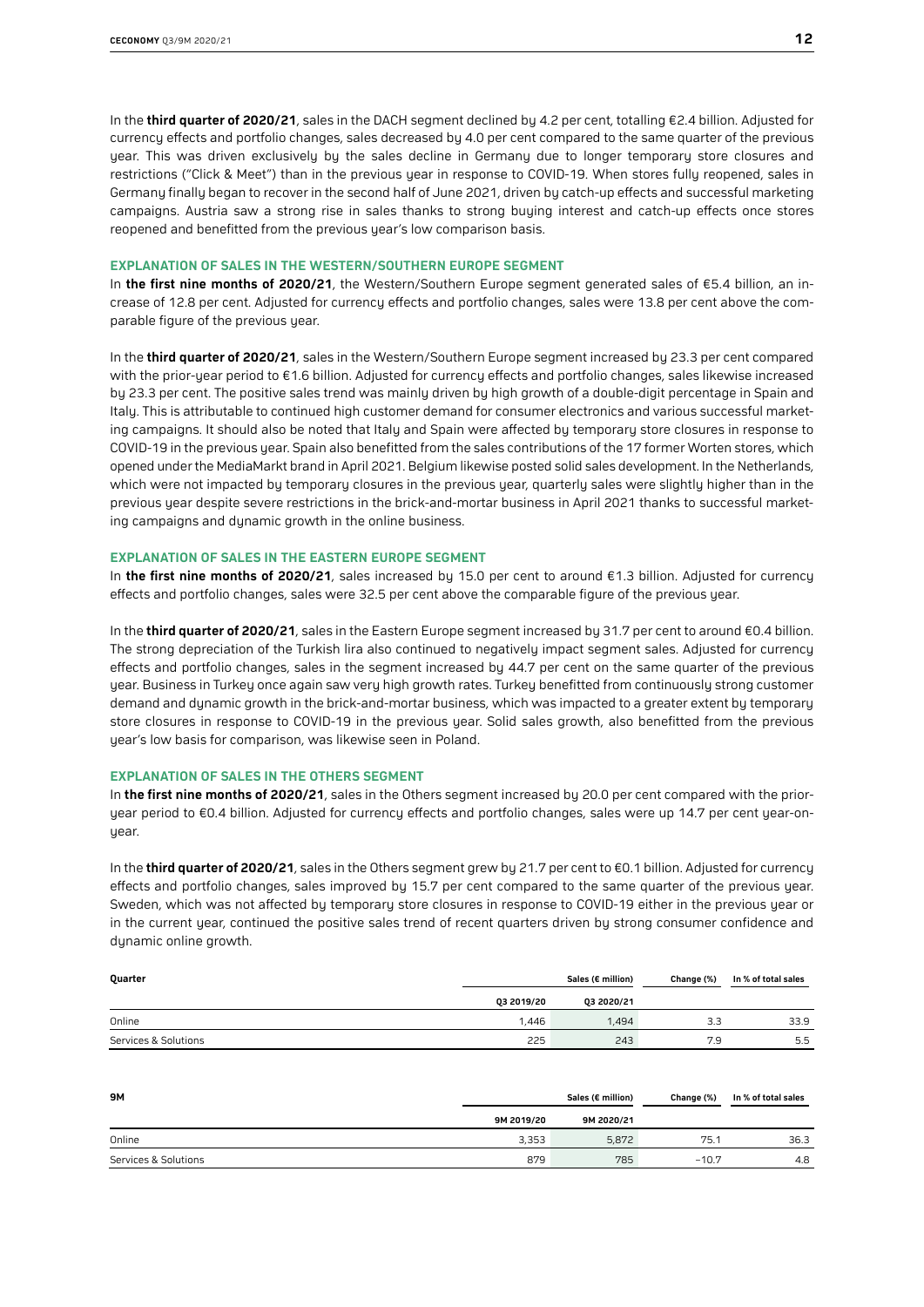#### **SLIGHT GROWTH IN THE ONLINE BUSINESS IN THE THIRD QUARTER DESPITE PREVIOUS YEAR'S HIGH BASIS FOR COMPARISON**

In the **first nine months of 2020/21**, online sales increased by 75.1 per cent to approximately €5.9 billion. The online share of total sales amounted to around 36.3 per cent and thus nearly doubled compared to the prior-year period (9M 2019/20: 21.5 per cent). In the first nine months of the reporting period, the pick-up rate was approximately 37 per cent and thus level with the previous year (9M 2019/20: approximately 37 per cent).

In the **third quarter of 2020/21**, online business achieved growth of 3.3 per cent despite the high basis for comparison. As a result, sales reached a figure of €1.5 billion. The online share of total sales amounted to around 33.9 per cent (Q3 2019/20: 35.2 per cent). The online sales growth was driven in particular by the pick-up option (pick-up of goods ordered online). The pick-up rate recovered compared to the same quarter of the previous year despite sustained restrictions in the brick-and-mortar business and was around 43 per cent (Q3 2019/20: 32 per cent).

#### **DEMAND FOR SERVICES & SOLUTIONS INCREASED AGAIN IN THE THIRD QUARTER**

In **the first nine months of 2020/21**, Services & Solutions sales declined by 10.7 per cent to around €785 million. This equates to a Services & Solutions share of total sales of 4.8 per cent (9M 2019/20: 5.7 per cent).

In the **third quarter of 2020/21**, the Services & Solutions business increased by 7.9 per cent to around €243 million. Services & Solutions accounted for 5.5 per cent of total sales (Q3 2019/20: 5.5 per cent). The sale of extended warranties and the services offered at the in-store Smartbars developed particularly positively. Business from brokering mobile phone contracts and financing was nearly stable year-on-year in the third quarter.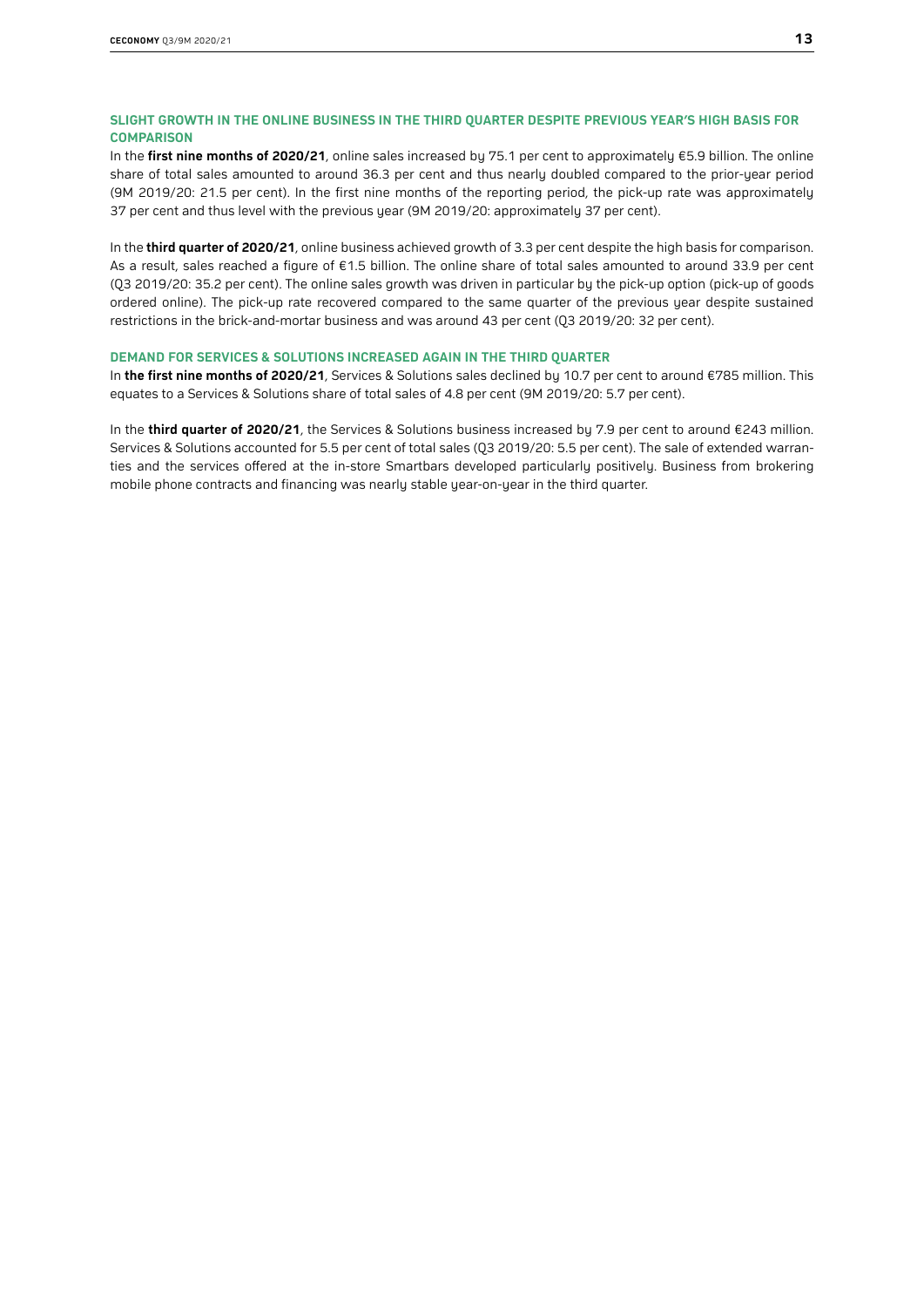| Quarter                 | <b>Reported EBIT</b> | <b>Change compared</b><br><b>Adjusted EBIT1</b><br><b>Adjusted EBIT1</b><br><b>Reported EBIT</b><br>to prior year |                |            |            |            |  |
|-------------------------|----------------------|-------------------------------------------------------------------------------------------------------------------|----------------|------------|------------|------------|--|
| $\epsilon$ million      | 03 2019/20           | 03 2020/21                                                                                                        | 03 2020/21     | 03 2019/20 | 03 2020/21 | 03 2020/21 |  |
| Total <sup>2</sup>      | $-64$                | $-106$                                                                                                            | $-41$          | $-45$      | $-93$      | -48        |  |
| <b>DACH</b>             | -1                   | $-49$                                                                                                             | $-48$          | 3          | $-49$      | $-51$      |  |
| Western/Southern Europe | $-41$                | $-38$                                                                                                             |                | $-30$      | $-30$      | 0          |  |
| Eastern Europe          | $-10$                | $-3$                                                                                                              | $\overline{ }$ | $-7$       | $-3$       | 4          |  |
| Others                  | $-11$                | $-15$                                                                                                             | -4             | $-11$      | $-11$      | 0          |  |

<sup>1</sup> Before non-recurring effects, associates and portfolio changes

<sup>2</sup> Including consolidation.

| <b>9M</b>               |                                                                                                                                                                                                                                                       | <b>Change compared</b> |               |                            |                            |               |
|-------------------------|-------------------------------------------------------------------------------------------------------------------------------------------------------------------------------------------------------------------------------------------------------|------------------------|---------------|----------------------------|----------------------------|---------------|
|                         | <b>Reported EBIT</b>                                                                                                                                                                                                                                  | <b>Reported EBIT</b>   | to prior year | Adjusted EBIT <sup>1</sup> | Adjusted EBIT <sup>1</sup> | to prior year |
| $\epsilon$ million      | Change compared<br>9M 2019/20<br>9M 2020/21<br>9M 2020/21<br>9M 2019/20<br>9M 2020/21<br>113<br>233<br>346<br>106<br>$-113$<br>189<br>197<br>113<br>91<br>$-98$<br>$\overline{ }$<br>$-13$<br>E<br>$-18$<br>$-11$<br>13<br>13<br>40<br>$-23$<br>$-27$ | 9M 2020/21             |               |                            |                            |               |
| Total <sup>2</sup>      |                                                                                                                                                                                                                                                       |                        |               |                            |                            | -7            |
| <b>DACH</b>             |                                                                                                                                                                                                                                                       |                        |               |                            |                            | $-84$         |
| Western/Southern Europe |                                                                                                                                                                                                                                                       |                        |               |                            |                            | 20            |
| Eastern Europe          |                                                                                                                                                                                                                                                       |                        |               |                            |                            | 36            |
| Others                  | $-282$                                                                                                                                                                                                                                                | 140                    | 422           | $-47$                      | $-25$                      | 21            |

<sup>1</sup> Before non-recurring effects, associates and portfolio changes

<sup>2</sup> Including consolidation.

**ADJUSTED GROUP EBIT IN THE THIRD QUARTER BELOW PREVIOUS YEAR DUE TO NORMALIZATION OF COST BASE** In the **first nine months of 2020/21**, reported Group EBIT increased by €346 million to €233 million (9M 2019/20: €–113 million). This includes non-recurring effects amounting to approximately €–51 million in connection with the introduction of a harmonized organizational structure ("Operating Model"), permanent store closures as a result of COVID-19 and in connection with the acquisition of the minority shareholding in MediaMarktSaturn and reorganization and simplification of the corporate structure announced on 14 December 2020. In the previous year, reported Group EBIT included non-recurring effects in connection with the reorganization and efficiency program and permanent store closures as a result of COVID-19 of around €9 million. Earnings effects from companies accounted for using the equity method totalled €178 million in the reporting period (9M 2019/20: €–235 million). Adjusted for non-recurring effects, earnings effects from companies accounted for using the equity method, and portfolio changes, Group EBIT declined by €–7 million to €106 million (9M 2019/20: €113 million).

In the **third quarter of 2020/21**, reported Group EBIT decreased by €41 million to €–106 million (Q3 2019/20: €–64 million). This includes non-recurring effects amounting to approximately €–12 million in connection with the introduction of a harmonized organizational structure ("Operating Model"), permanent store closures as a result of COVID-19 and in connection with the acquisition of the minority shareholding in MediaMarktSaturn and reorganization and simplification of the corporate structure announced on 14 December 2020. In the same quarter of the previous year, reported Group EBIT included non-recurring effects in connection with the reorganization and efficiency program and permanent store closures as a result of COVID-19 of around €–18 million. Adjusted for non-recurring effects, earnings effects from companies accounted for using the equity method, and portfolio changes, Group EBIT declined by €48 million to €–93 million (Q3 2019/20: €–45 million).

The decline in adjusted Group EBIT in the third quarter is mainly attributable to a normalization of the cost base after a prior-year quarter characterized by government support in response to COVID-19 (especially short-time working allowance). The underlying operating cost trend is characterized by declining personnel expenses as a result of increased cost efficiencu and savings in connection with the introduction of a harmonized group-wide organizational structure ("Operating Model"). The gross margin was level with the previous year at 15.9 per cent. While the gross margin was primarily impacted by product mix effects and more intense competition, the improved inventory compared with the previous quarter, the merchandise age structure and higher income from the Services & Solutions business compensated for this. The normalization of the cost base counteracted the positive sales development.

#### **EXPLANATION OF THE RESULT IN THE DACH SEGMENT**

In the **first nine months of 2020/21**, EBIT in the DACH segment was €91 million and therefore declined by €98 million year-on-year (9M 2019/20: €189 million). This includes non-recurring effects amounting to approximately €–22 million (9M 2019/20: €–8 million). Adjusted for these effects, EBIT in the DACH segment decreased by €84 million to €113 million (9M 2019/20: €197 million).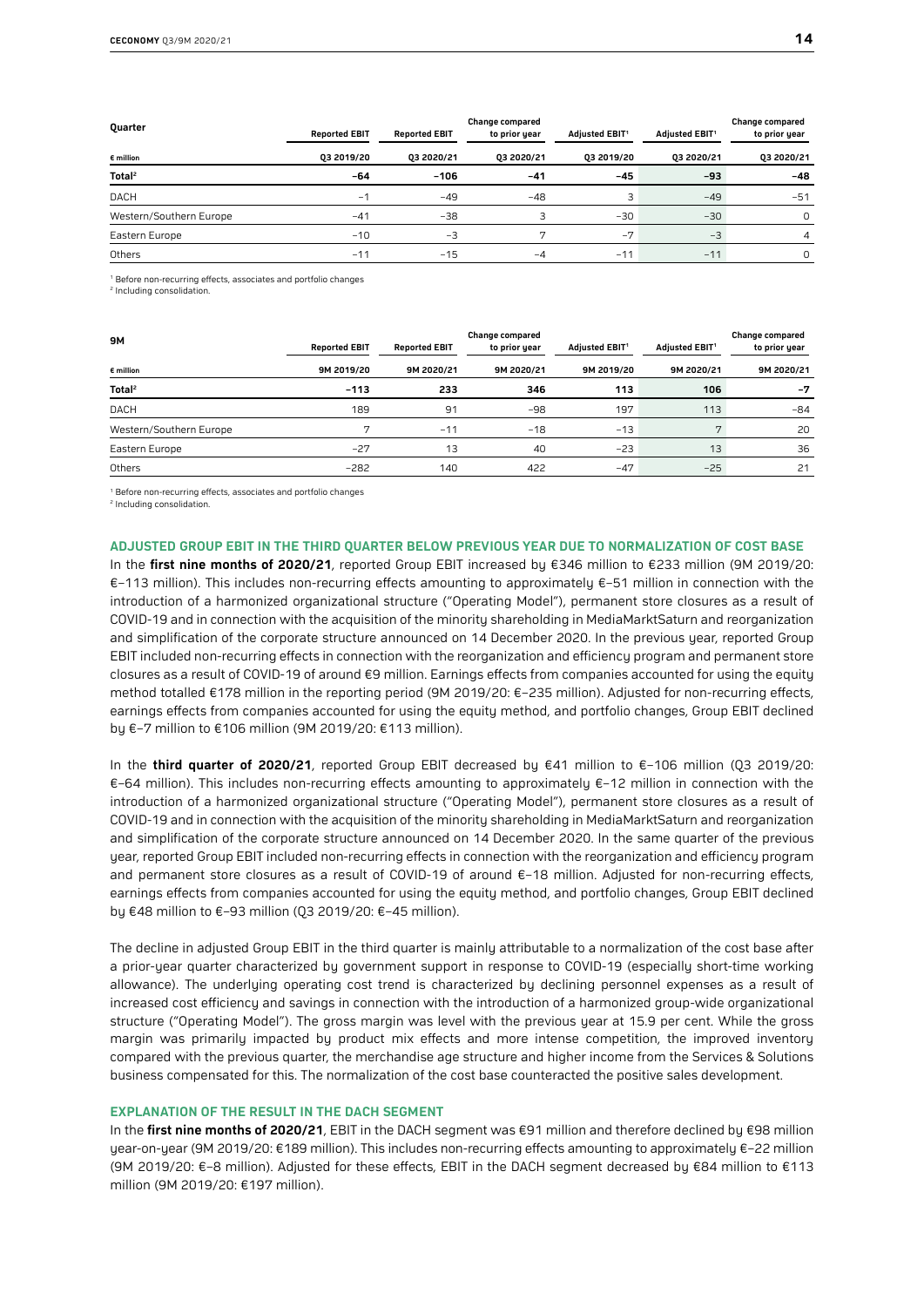In the **third quarter of 2020/21**, EBIT in the DACH segment declined by €48 million to €–49 million (Q3 2019/20: €–1 million). This includes non-recurring effects at a very low level of approximately €0 million (Q3 2019/20: €–3 million). Adjusted for these effects, EBIT in the DACH segment decreased by €51 million to €–49 million (Q3 2019/20: €3 million). This was primarily the result of significantly negative sales development in Germany due to the temporary store closures and "Click & Meet" restrictions in response to COVID-19 in the quarter. The margin was additionally negatively impacted by the associated shift to the online channel, coupled with higher delivery costs, and product mix effects, especially in the offline channel. On the cost side, lower government support (especially short-time working allowance) compared to the prior-year quarter contributed to the decline in earnings in Germany. In Austria, a cost increase led to a decline in earnings, especially due to the previous year's low base as result of government support. The very positive sales development coupled with an improvement in the gross margin had the opposite effect. Earnings in Hungary increased year-on-year as a result of sales and margins and in Switzerland increased slightly year-on-year as a result of margins.

#### **EXPLANATION OF THE RESULT IN THE WESTERN/SOUTHERN EUROPE SEGMENT**

In **the first nine months of 2020/21**, the Western and Southern Europe segment generated an EBIT of €–11 million, €18 million below the previous year's level (9M 2019/20: €7 million). This includes non-recurring effects amounting to approximately €–17 million (9M 2019/20: €20 million). Adjusted for these earnings effects and portfolio changes, EBIT increased by €20 million to €7 million (9M 2019/20: €–13 million).

In the **third quarter of 2020/21**, EBIT in the Western/Southern Europe segment improved by €3 million to €–38 million (Q3 2019/20: €–41 million). This includes non-recurring effects amounting to approximately €–8 million (Q3 2019/20: €–11 million). Adjusted for these earnings effects and portfolio changes, EBIT amounted to €–30 million and was thus at the previous year's level (Q3 2019/20: €–30 million) despite a provision for legal risks in connection with contractual penalties. Spain recorded a significant increase in earnings. This was driven by both the strong sales development and a margin improvement, due in particular to the recovery of income from the Services & Solutions business compared to the prior-year quarter, which was influenced by COVID-19. Operating earnings in Italy improved as a result of sales and margins. Earnings in Belgium were lower than in the previous year despite a positive sales increase due to margin losses as a result of product mix effects and high campaign intensity. Earnings were additionally negatively impacted by the normalization of the cost base after the prior-year quarter, which was influenced by COVID-19. In the Netherlands, earnings were also lower than in the previous year as a result of margins as well as higher campaign intensity.

#### **EXPLANATION OF THE RESULT IN THE EASTERN EUROPE SEGMENT**

In the **first nine months of 2020/21**, EBIT in the Eastern Europe segment at €13 million was €40 million above the previous year's level (9M 2019/20: €-27 million). This includes non-recurring effects at a very low level of approximately €0 million (9M 2019/20: €–3 million). Adjusted for these effects, EBIT in the Eastern Europe segment increased by €36 million to €13 million (9M 2019/20: €–23 million).

In the **third quarter of 2020/21**, EBIT in the Eastern Europe segment increased by €7 million to €–3 million (Q3 2019/20: €–10 million). This includes non-recurring effects at a very low level of approximately €0 million (Q3 2019/20: €–3 million). Adjusted for these effects, EBIT in the Eastern Europe segment increased by €4 million to €–3 million (Q3 2019/20: €–7 million). In Poland, the positive sales and margin growth had a positive effect on earnings. In Turkey, the positive sales and margin development, also supported by an improvement in income from the Services & Solutions business, resulted in earnings slightly above the previous year despite a higher absolute cost base.

#### **EXPLANATION OF THE RESULT IN THE OTHERS SEGMENT**

The Others segment covers, in particular, the activities of CECONOMY AG, the earnings effects from companies accounted for using the equity method, Sweden and the activities of smaller companies. In the **first nine months of 2020/21**, EBIT increased by €422 million year-on-year to €140 million (9M 2019/20: €–282 million). This includes expenses in connection with the transaction announced on 14 December 2020 relating to the acquisition of the minority shareholding in MediaMarktSaturn and reorganization and simplification of the corporate structure amounting to around €–10 million (9M 2019/20: €0 million). Other non-recurring effects are included at a low level of approximately €–2 million (9M 2019/20: €0 million). Earnings effects from companies accounted for using the equity method totalled €178 million in the reporting period (9M 2019/20: €–235 million). Adjusted for non-recurring effects and earnings effects from companies accounted for using the equity method, EBIT rose by €21 million to €–25 million (9M 2019/20: €–47 million). Earnings in Sweden, at €–8 million, were €12 million higher than in the previous year (9M 2019/20: €–21 million). Other, smaller operating companies in the Others segment generated an EBIT of €1 million (9M 2019/20: €–3 million).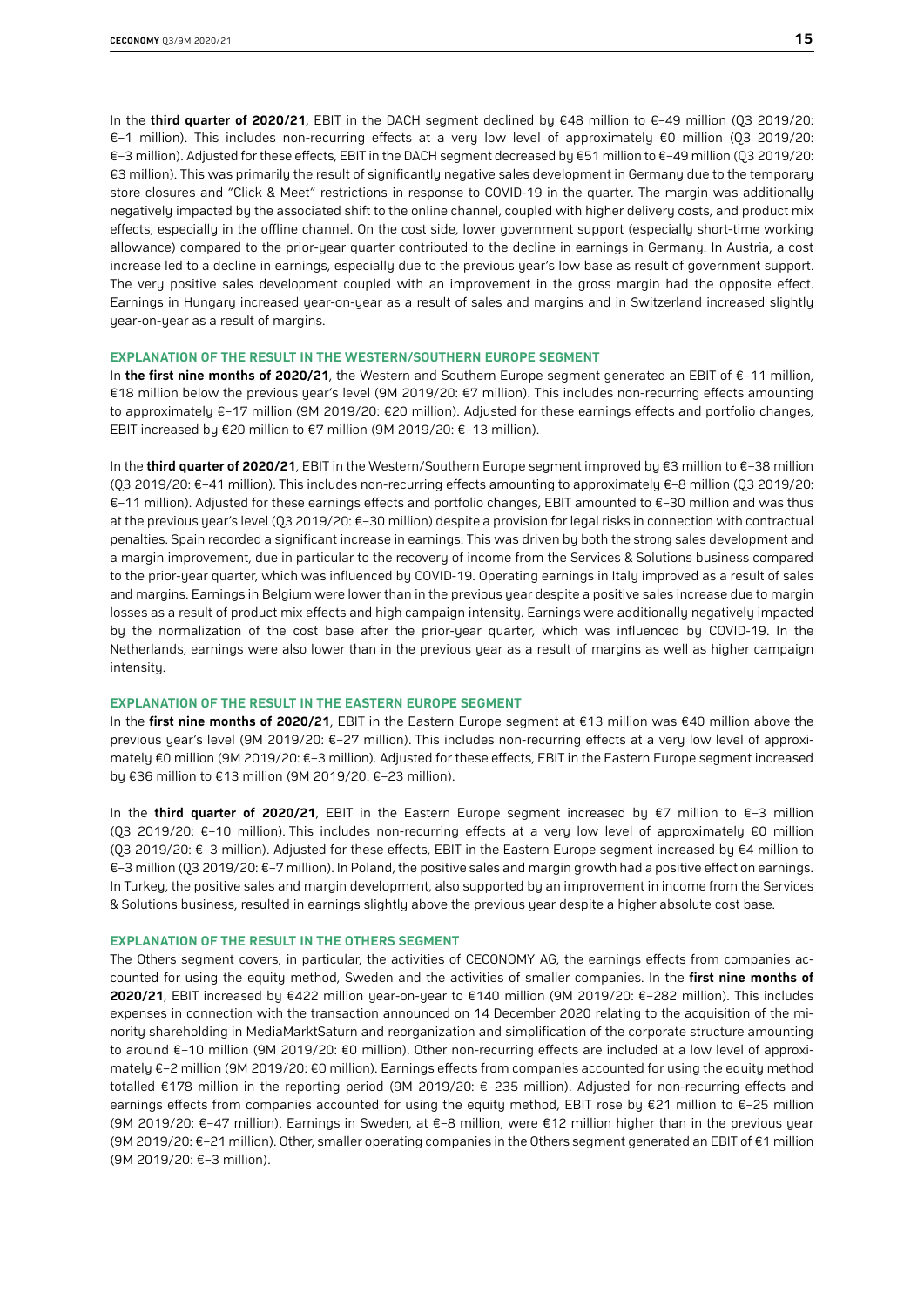In the **third quarter of 2020/21**, EBIT in the Others segment decreased by €4 million year-on-year to €–15 million (Q3 2019/20: €–11 million). This includes expenses in connection with the transaction announced on 14 December 2020 relating to the acquisition of the minority shareholding in MediaMarktSaturn and reorganization and simplification of the corporate structure amounting to around €–3 million (Q3 2019/20: €0 million). Other non-recurring effects are included at a low level of approximately €0 million (Q3 2019/20: €0 million). Adjusted for non-recurring effects and earnings effects from companies accounted for using the equity method, EBIT was level with the previous year at €–11 million (Q3 2019/20: €–11 million). Earnings in Sweden, at €–5 million, were likewise at the previous year's level (Q3 2019/20: €–5 million). In Sweden, the positive sales development compensated for both a low cost increase and a slight margin decline. Other, smaller operating companies in the Others segment generated an EBIT of €–1 million (Q3 2019/20: €–2 million).

|                                |                  |                                                                                    |                                        |                                                                                                                  | 03 2019/20  |                                         |                   |                                                                               |                                                                      |                                                                                                                  | 03 2020/21       |
|--------------------------------|------------------|------------------------------------------------------------------------------------|----------------------------------------|------------------------------------------------------------------------------------------------------------------|-------------|-----------------------------------------|-------------------|-------------------------------------------------------------------------------|----------------------------------------------------------------------|------------------------------------------------------------------------------------------------------------------|------------------|
|                                |                  |                                                                                    | Non-recurring                          |                                                                                                                  |             |                                         |                   |                                                                               | Non-recurring                                                        |                                                                                                                  |                  |
| $E$ million                    | Reported<br>EBIT | Earnings<br>effects from<br>the<br>reorganizati<br>on and<br>efficiency<br>program | <b>Effects of</b><br>store<br>closures | Earnings<br>effects from<br>companies<br>accounted for<br>using the<br>equity method<br>and portfolio<br>changes | <b>EBIT</b> | <b>Adjusted Reported</b><br><b>EBIT</b> | store<br>closures | <b>Effects of the</b><br>Effects of introduction of<br>the Operating<br>Model | <b>Transaction</b><br>costs from<br>minority<br>stake<br>acquisition | Earnings<br>effects from<br>companies<br>accounted for<br>using the<br>equity method<br>and portfolio<br>changes | Adjusted<br>EBIT |
| Total <sup>1</sup>             | $-64$            | 1                                                                                  | $-19$                                  | $-1$                                                                                                             | $-45$       | $-106$                                  | -4                | -4                                                                            | $-3$                                                                 | -1                                                                                                               | $-93$            |
| DACH                           | $-1$             | 3                                                                                  | -6                                     | 0                                                                                                                | 3           | $-49$                                   | 0                 | 0                                                                             | $-1$                                                                 | 0                                                                                                                | $-49$            |
| Western/<br>Southern<br>Europe | $-41$            | $-2$                                                                               | $-10$                                  | 0                                                                                                                | $-30$       | $-38$                                   | $-4$              | $-4$                                                                          | 0                                                                    | 0                                                                                                                | $-30$            |
| Eastern<br>Europe              | $-10$            | 0                                                                                  | $-3$                                   | 0                                                                                                                | $-7$        | $-3$                                    | 0                 | 0                                                                             | 0                                                                    | 0                                                                                                                | $-3$             |
| Others                         | $-11$            | 0                                                                                  | 0                                      | $-1$                                                                                                             | $-11$       | $-15$                                   | 0                 | $\mathbf 0$                                                                   | $-3$                                                                 | $-1$                                                                                                             | $-11$            |

<sup>1</sup> Including consolidation

|                             |                         |                                                                                           |                                        |                                                                                                                  | 9M 2019/20  |                                         |                   |                                                                                      |                                                                      |                                                                                                                  | 9M 2020/21       |
|-----------------------------|-------------------------|-------------------------------------------------------------------------------------------|----------------------------------------|------------------------------------------------------------------------------------------------------------------|-------------|-----------------------------------------|-------------------|--------------------------------------------------------------------------------------|----------------------------------------------------------------------|------------------------------------------------------------------------------------------------------------------|------------------|
|                             |                         |                                                                                           | Non-recurring                          |                                                                                                                  |             |                                         |                   |                                                                                      | Non-recurring                                                        |                                                                                                                  |                  |
| $E$ million                 | Reported<br><b>EBIT</b> | <b>Earnings</b><br>effects from<br>the<br>reorganizati<br>on and<br>efficiency<br>program | <b>Effects of</b><br>store<br>closures | Earnings<br>effects from<br>companies<br>accounted for<br>using the<br>equity method<br>and portfolio<br>changes | <b>EBIT</b> | <b>Adjusted Reported</b><br><b>EBIT</b> | store<br>closures | <b>Effects of the</b><br><b>Effects of introduction of</b><br>the Operating<br>Model | <b>Transaction</b><br>costs from<br>minority<br>stake<br>acquisition | Earnings<br>effects from<br>companies<br>accounted for<br>using the<br>equity method<br>and portfolio<br>changes | Adjusted<br>EBIT |
| Total <sup>1</sup>          | $-113$                  | 28                                                                                        | $-19$                                  | $-235$                                                                                                           | 113         | 233                                     | -29               | $-12$                                                                                | $-11$                                                                | 178                                                                                                              | 106              |
| DACH                        | 189                     | $-2$                                                                                      | $-6$                                   | 0                                                                                                                | 197         | 91                                      | $-20$             | $-1$                                                                                 | $-1$                                                                 | 0                                                                                                                | 113              |
| Western/Sou<br>thern Europe | 7                       | 30                                                                                        | $-10$                                  | 0                                                                                                                | $-13$       | $-11$                                   | $-9$              | $-9$                                                                                 | 0                                                                    | 0                                                                                                                | 7                |
| Eastern<br>Europe           | $-27$                   | 0                                                                                         | $-3$                                   | 0                                                                                                                | $-23$       | 13                                      | 0                 | $\mathsf 0$                                                                          | 0                                                                    | 0                                                                                                                | 13               |
| Others                      | $-282$                  | 0                                                                                         | 0                                      | $-235$                                                                                                           | $-47$       | 140                                     | 0                 | $-2$                                                                                 | $-10$                                                                | 178                                                                                                              | $-25$            |

<sup>1</sup> Including consolidation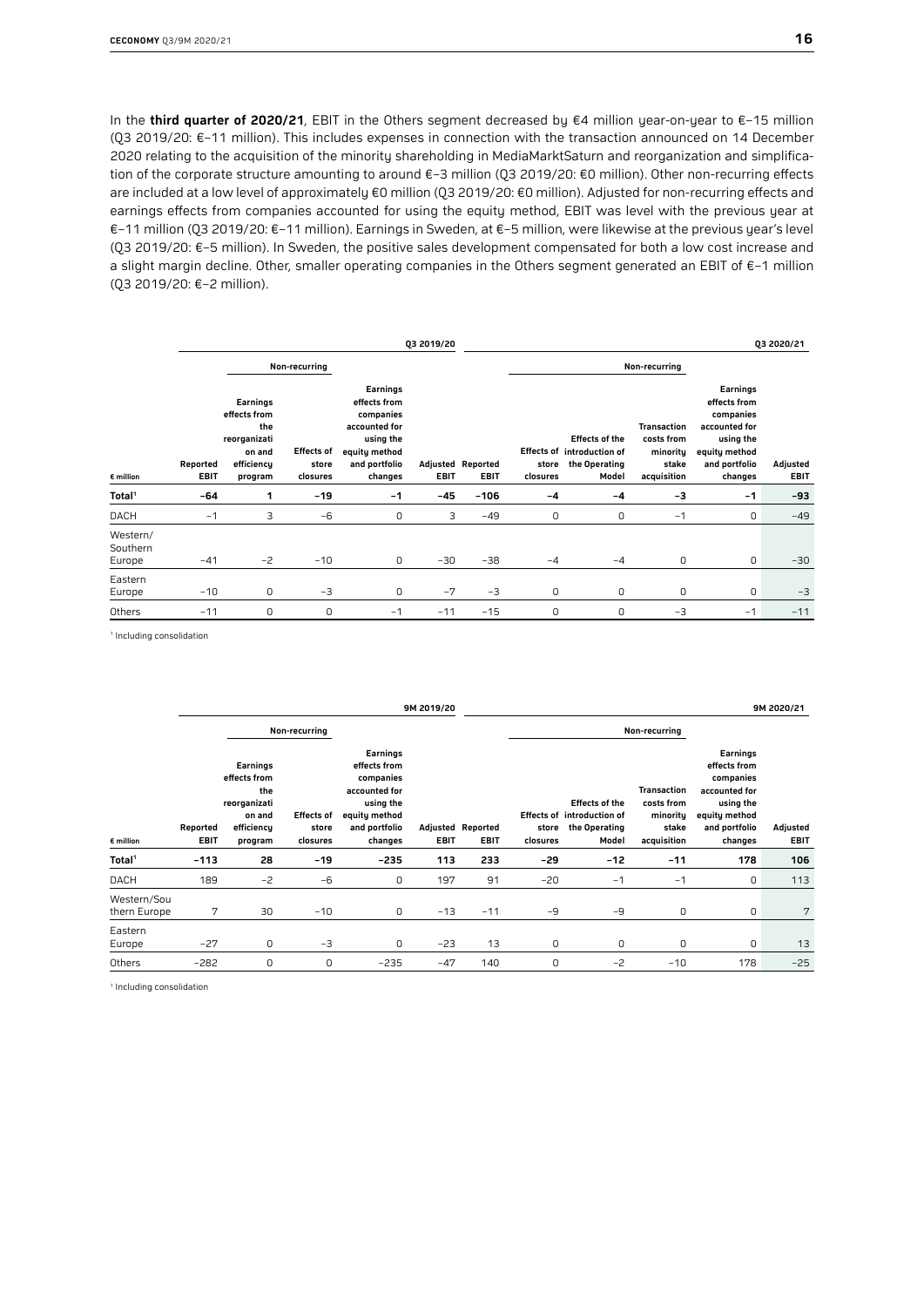### **Financial and asset position**

#### **CASH FLOW**

| $\epsilon$ million                         | 9M 2019/20       | 9M 2020/21 | Change |
|--------------------------------------------|------------------|------------|--------|
| Cash flow from operating activities        | 182 <sup>1</sup> | $-252$     | $-435$ |
| Cash flow from investing activities        | $-127$           | $-23$      | 103    |
| Cash flow from financing activities        | $-3111$          | 325        | 636    |
| Change in net working capital <sup>2</sup> | $-6391$          | $-859$     | $-220$ |
| Free cash flow                             | $42^{1}$         | $-375$     | $-417$ |

<sup>1</sup> Restated prior-year figure as a result of factoring transactions now reported on a gross basis

<sup>2</sup> Change in net working capital shown from the related statement of financial position items, mainly adjusted for non-cash items

In the first nine months of financial year 2020/21, **cash flow from operating activities** of continuing operations resulted in a cash outflow of €252 million. This compares with a cash inflow of €182 million in the previous year. The €435 million lower cash flow from operating activities is primarily due to the €220 million lower change in net working capital, which is mainly due to higher inventories as of 30 June 2021 and significantly lower trade liabilities and similar liabilities. The higher inventories are mainly due to the prolonged lockdown situation, especially in Germany, and the continued deliberate build-up of inventory levels to ensure the availability of goods. The lower trade liabilities are also attributable to the comparatively high basis as of 30 September 2020. Higher tax payments also had a negative effect on cash flow from operating activities in the reporting period. The previous year included pandemic-related tax deferrals and reductions of tax prepayments, which are now resulting in a reversal effect this year.

In the first nine months of financial year 2020/21, **cash flow from investing activities** resulted in a cash outflow of €23 million. This compares with a cash outflow of €127 million in the prior-year period. The change in the reporting period is mainly driven by lower net investment in financial investments and securities, while the net divestments of financial investments and securities were roughly on par with the previous year. The previous year's cash outflow also included a cash investment in the joint venture PMG Retail Market Ltd. in Greece of €29 million. The expenses for expansion and modernization were higher than in the same period of the previous year, which is particularly attributable to the acquisition of 17 Spanish stores from Worten Equipamentos do Lar S.A. this year and the suspension of planned modernizations and new stores in light of the COVID-19 pandemic in the previous year.

In the first nine months of 2020/21, **cash flow from financing activities** resulted in a cash inflow of €325 million, compared with a cash outflow of €311 million in the same period of the previous year. As the credit facilities utilized in the second quarter of 2019/20 against the backdrop of the COVID-19 pandemic were paid back almost entirely in the third quarter of 2019/20, the cash inflow of the previous year is mainly due to the redemption of lease liabilities. This compares with proceeds from borrowings of €779 million (primarily issuance of five-year bond with a nominal volume of €500 million) and a significantly lower redemption of other borrowings in the current year. In the reporting period, cash outflows for the redemption of lease liabilities of €390 million had an opposite effect (9M 2019/20: cash outflow of €403 million).

In the first nine months of financial year 2020/21, **free cash flow** amounted to €–375 million and was thus €417 million below the previous year's figure of €42 million. This decline is mainly due to the more negative change in net working capital than in the previous year.

#### **NET WORKING CAPITAL ON 30 JUNE 2021 LEVEL WITH THE PREVIOUS YEAR**

**Net working capital** as of 30 June 2021 increased by €16 million compared with 30 June 2020. Net working capital therefore amounted to €–356 million as of 30 June 2021, around the level of the previous year (30 June 2020: €–340 million). The significantly higher inventories are due firstly to the prolonged lockdown situation, especially in Germany, and secondly to a deliberate build-up of inventory levels to ensure the availability of goods. This development is counteracted by higher trade liabilities, which reflect a higher order volume compared to the relevant period of the previous year. Another contrary effect results from lower trade receivables due to lower commissions, likewise as a result of the prolonged lockdown situation, as well as higher factoring overall.

#### **NET DEBT ON 30 JUNE 2021 SLIGHTLY BELOW THE PREVIOUS YEAR**

As of 30 June 2021, **net debt** amounted to €1,560 million. In the previous year, net debt of €1,625 million was reported. Increased sales led to higher cash and cash equivalents, which in turn resulted in lower net debt. Adjusted for lease liabilities, net liquidity as of 30 June 2021 amounted to €470 million (30 June 2020: €504 million).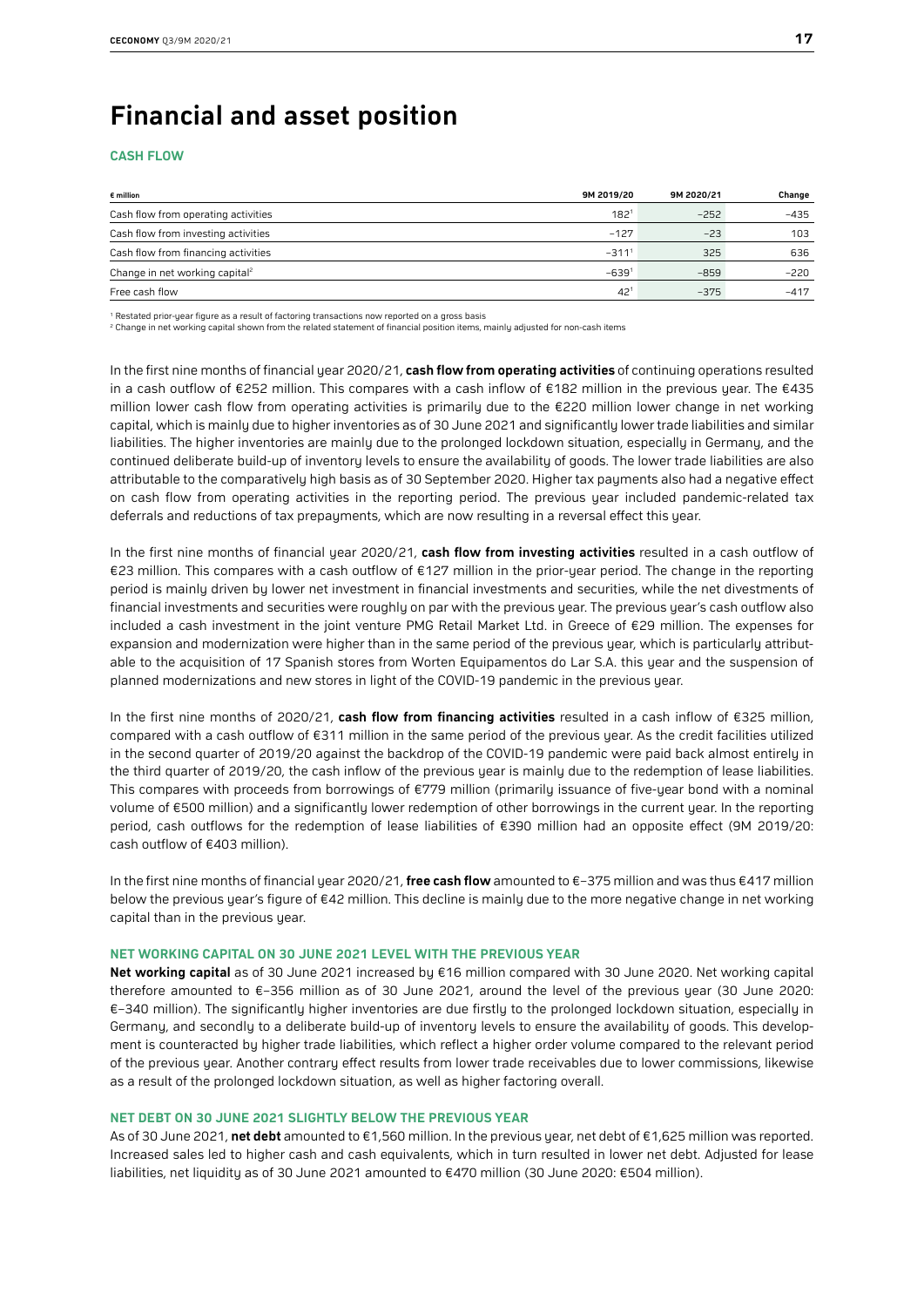#### **INVESTMENTS HIGHER THAN PREVIOUS YEAR DUE TO RENTAL AGREEMENT EXTENSIONS**

**Investments** totalled €484 million in the first nine months of 2020/21, €167 million above the previous year's level (9M 2019/20: €317 million). The considerable increase is mainly attributable to the addition of rental right-of-use assets of €360 million, which was €166 million higher than in the prior-year period (9M 2019/20: €194 million). This development was driven primarily by extensions to existing rental agreements for stores and logistics centres especially in Germany and the Netherlands as well as the acquisition of 17 Spanish stores from Worten Equipamentos do Lar S.A., while rental agreement extensions planned in the previous year were paused as a result of the uncertain COVID-19 situation. On the other hand, in the current year there were no additions from investments accounted for using the equity method, while in the previous year the key factor was the addition of the joint venture investment in Greece (9M 2019/20: €31 million). In the third quarter of 2020/21, investments totalled €202 million, €117 million above the previous year's level (Q3 2019/20: €85 million). The increase was based primarily on the extension of existing rental agreements especially in Germany and normalized modernization activity compared to the same quarter of the previous year, which was impacted by COVID-19.

In the first nine months of 2020/21, the store network was expanded by one store in Spain and five stores in Turkey. Furthermore, 17 stores were added in connection with the acquisition of Worten Equipamentos do Lar S.A. stores in Spain. The 17 Worten stores were successively reopened under a new name in April 2021. However, nine stores in Germany, seven stores in Poland and one store in the Netherlands were closed in the reporting period. In the third quarter of 2020/21, one store was opened in Turkey. On the other hand, three stores in Germany, five stores in Poland and one store in the Netherlands were closed in the third quarter of 2020/21. At the end of the third quarter of 2020/21, the total number of stores was therefore 1,029. The average selling space per store was 2,562 square metres as of 30 June 2021, unchanged as against 31 March 2021.

#### **FINANCING**

CECONOMY AG uses issues on the capital market for medium- and long-term financing. As of 30 June 2021, CECONOMY AG had several outstanding promissory notes together totalling €250 million with a remaining term of up to six years. For obtaining short-term financial funding, CECONOMY AG has a euro-denominated commercial paper programme with a maximum volume of €500 million. As of 30 June 2021, commercial paper of €265 million was outstanding (30 June 2020: €0 million).

In addition, a syndicated credit facility was available to CECONOMY AG in a total amount of €2,680 million as of 30 June 2021, which was not utilized. As of 30 June 2020, €75 million of this was utilized and €74 million was borrowed via local credit facilities in various countries, so credit facilities totalling approximately €149 million were drawn in the previous year. The tranche of €1,700 million with the involvement of KfW included in the syndicated credit facility totalling €2,680 million and concluded in mid-May 2020 was not utilized at any time.

In addition, on 6 May 2021, CECONOMY AG concluded a new syndicated revolving credit agreement with its partner banks for a total volume of €1,060 million. This came into effect on 9 August 2021 following the termination of the previously existing syndicated credit facility with the involvement of KfW on 29 July 2021 (see also Events after the reporting date).

CECONOMY AG also issued a five-year senior unsecured bond of €500 million and thus further enhanced its postpandemic financing structure. The notes will mature in June 2026 and carry an annual fixed coupon of 1.75 per cent. The new notes were issued on 24 June 2021.

CECONOMY AG is assessed by international rating agencies Moody's and Scope. As of 30 June 2021, CECONOMY had an investment grade rating (BBB–, outlook "stable") from Scope and a non-investment grade rating from Moody's (Ba1, outlook "stable"). The company has received a "BBB–" rating from Scope and a "Ba1" rating from Moody's for the bond.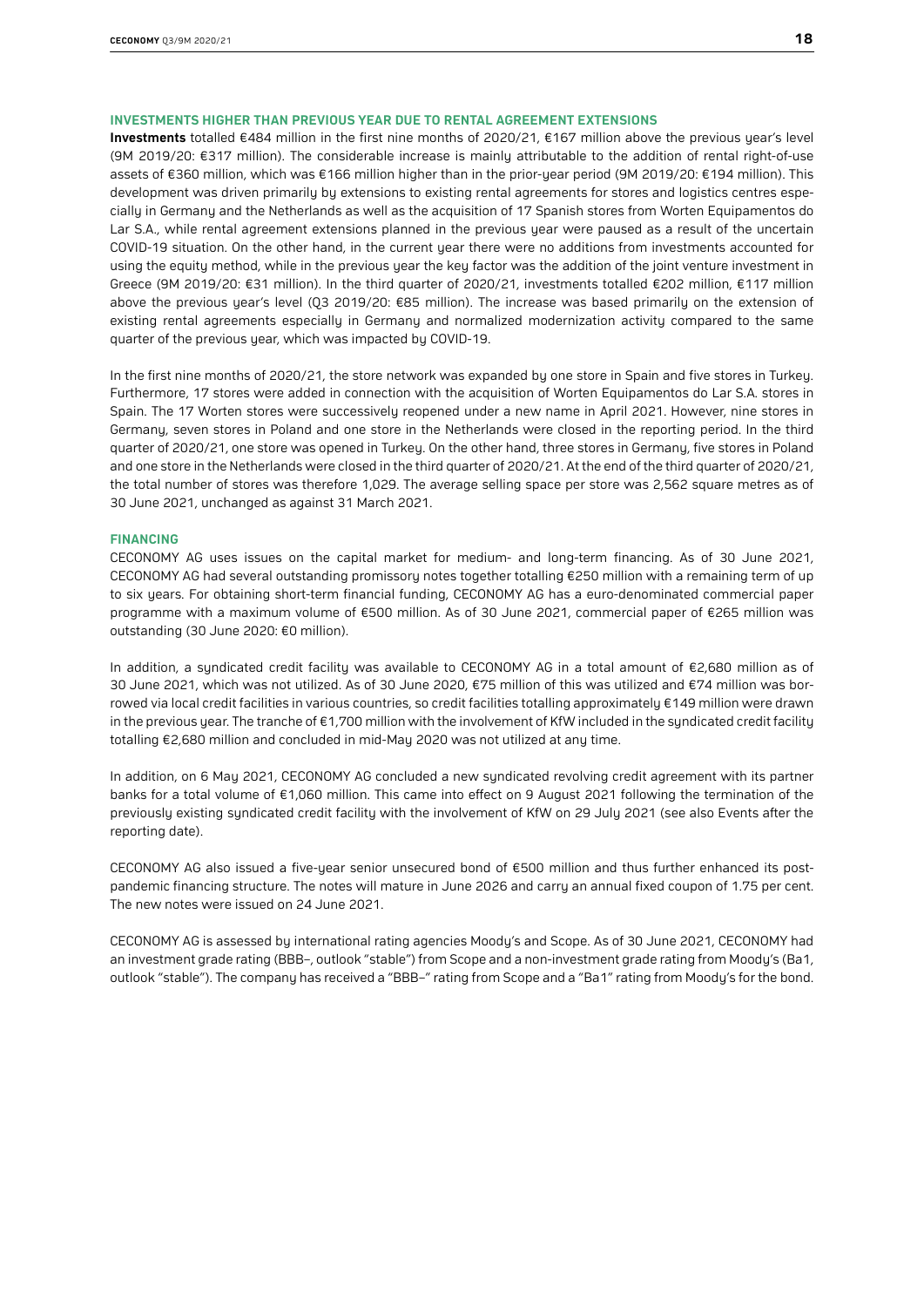## CONDENSED CONSOLIDATED INTERIM FINANCIAL STATEMENTS

### **Income statement**

| $E$ million                                                               | 03 2019/20 | 03 2020/21     | 9M 2019/20     | 9M 2020/21 |
|---------------------------------------------------------------------------|------------|----------------|----------------|------------|
| <b>Sales</b>                                                              | 4,107      | 4,407          | 15,559         | 16,193     |
| Cost of sales                                                             | $-3,453$   | $-3,706$       | $-12,858$      | $-13,580$  |
| <b>Gross profit on sales</b>                                              | 654        | 701            | 2,701          | 2,613      |
| Other operating income                                                    | 39         | 53             | 160            | 157        |
| Selling expenses                                                          | $-651$     | $-714$         | $-2,341$       | $-2,305$   |
| General administrative expenses                                           | $-102$     | $-139$         | $-370$         | -404       |
| Other operating expenses                                                  | $-2$       | $-2$           | $-25$          | $-5$       |
| Earnings share of investments accounted for using the equity method       | $-1$       | $-1$           | $-235$         | 178        |
| Net impairments on operating financial assets and contract assets         | $-3$       | $-2$           | $-4$           | $-2$       |
| Earnings before interest and taxes (EBIT)                                 | $-64$      | $-106$         | $-113$         | 233        |
| Other investment result                                                   | 0          | 11             | 20             | 48         |
| Interest income                                                           | 1          | $\overline{c}$ | 6              | 10         |
| Interest expenses                                                         | $-13$      | $-15$          | $-43$          | $-48$      |
| Other financial result                                                    | $-2$       | 11             | $-11$          | $-7$       |
| <b>Net financial result</b>                                               | $-13$      | 9              | -28            | 3          |
| Earnings before taxes (EBT)                                               | -77        | -97            | -141           | 235        |
| Income taxes                                                              | $-54$      | 14             | $-77$          | $-47$      |
| Profit or loss for the period from continuing operations                  | $-131$     | $-82$          | $-218$         | 188        |
| Profit or loss for the period from discontinued operations                | $-1$       | $\mathbf 0$    | $\overline{c}$ | 13         |
| Profit or loss for the period                                             | $-132$     | $-82$          | $-216$         | 201        |
| Profit or loss for the period attributable to non-controlling interests   | $-27$      | $-16$          | 11             | 11         |
| from continuing operations                                                | $-27$      | $-16$          | 11             | 8          |
| from discontinued operations                                              | $\Omega$   | $\mathbf 0$    | $\Omega$       | 3          |
| Profit or loss for the period attributable to shareholders of CECONOMY AG | $-105$     | $-67$          | $-227$         | 190        |
| from continuing operations                                                | $-104$     | $-67$          | -229           | 180        |
| from discontinued operations                                              | $-1$       | $\mathbf 0$    | $\overline{c}$ | 10         |
| Earnings per share in $\epsilon$ (basic = diluted)                        | $-0.29$    | $-0.19$        | $-0.63$        | 0.53       |
| from continuing operations                                                | $-0.29$    | $-0.19$        | $-0.64$        | 0.50       |
| from discontinued operations                                              | 0.00       | 0.00           | 0.00           | 0.03       |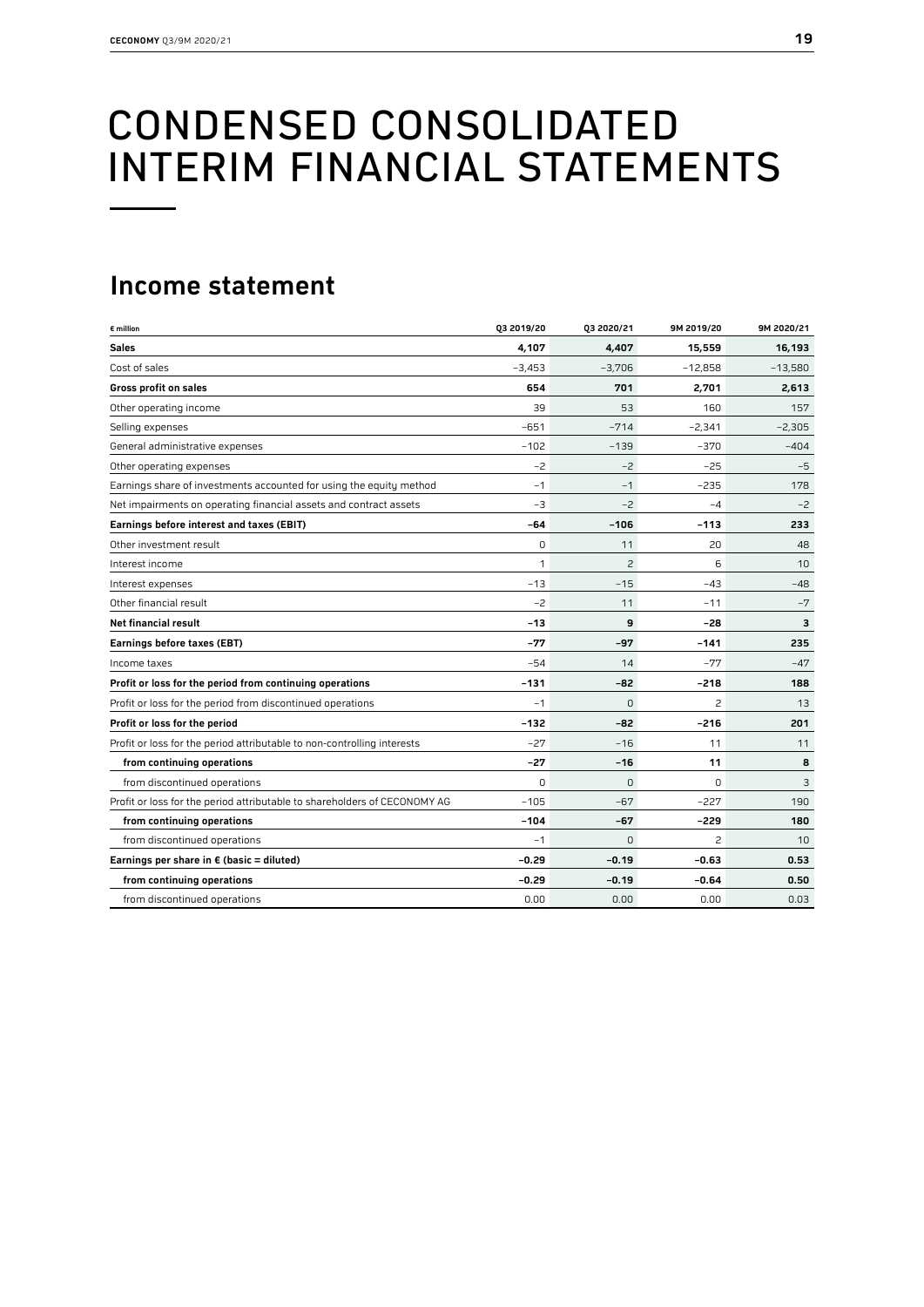## **Statement of financial position**

#### **Assets**

| $\epsilon$ million                                | 30/09/2020 | 30/06/2020 | 30/06/2021 |
|---------------------------------------------------|------------|------------|------------|
| <b>Non-current assets</b>                         | 3,857      | 3,858      | 3,871      |
| Goodwill                                          | 524        | 524        | 524        |
| Other intangible assets                           | 102        | 118        | 118        |
| Property, plant and equipment                     | 567        | 587        | 505        |
| Right-of-use assets                               | 2,021      | 2,009      | 1,902      |
| Financial assets                                  | 280        | 233        | 280        |
| Investments accounted for using the equity method | 266        | 310        | 433        |
| Other financial assets                            | 2          | 6          | 3          |
| Other assets                                      | 11         | 14         | 9          |
| Deferred tax assets                               | 84         | 57         | 98         |
| <b>Current assets</b>                             | 6,598      | 5,497      | 6,556      |
| Inventories                                       | 2,949      | 2,780      | 3,439      |
| Trade receivables and similar claims              | 488        | 467        | 320        |
| Receivables due from suppliers                    | 1,302      | 970        | 938        |
| Other financial assets                            | 151        | 65         | 105        |
| Other assets                                      | 154        | 192        | 169        |
| Income tax assets                                 | 69         | 89         | 62         |
| Cash and cash equivalents                         | 1,484      | 933        | 1,525      |
|                                                   | 10,455     | 9,354      | 10,428     |

#### **Equity and liabilities**

| $E$ million                                     | 30/09/2020 | 30/06/2020 | 30/06/2021 |
|-------------------------------------------------|------------|------------|------------|
| <b>Equity</b>                                   | 548        | 530        | 694        |
| Share capital                                   | 919        | 919        | 919        |
| Capital reserve                                 | 321        | 321        | 321        |
| Reserves retained from earnings                 | $-753$     | $-746$     | $-592$     |
| Non-controlling interests                       | 61         | 36         | 46         |
| <b>Non-current liabilities</b>                  | 2,472      | 2,436      | 2,653      |
| Provisions for pensions and similar obligations | 513        | 496        | 476        |
| Other provisions                                | 28         | 16         | 30         |
| <b>Borrowings</b>                               | 1,850      | 1,835      | 2,070      |
| Other financial liabilities                     | 36         | 39         | 36         |
| Other liabilities                               | 11         | 8          | 8          |
| Deferred tax liabilities                        | 33         | 42         | 33         |
| <b>Current liabilities</b>                      | 7,435      | 6,388      | 7,081      |
| Trade liabilities and similar liabilities       | 5,996      | 4,557      | 5,052      |
| Provisions                                      | 151        | 136        | 122        |
| Borrowings                                      | 573        | 723        | 1,015      |
| Other financial liabilities                     | 378        | 330        | 399        |
| Other liabilities                               | 231        | 581        | 386        |
| Income tax liabilities                          | 106        | 60         | 106        |
|                                                 | 10,455     | 9,354      | 10,428     |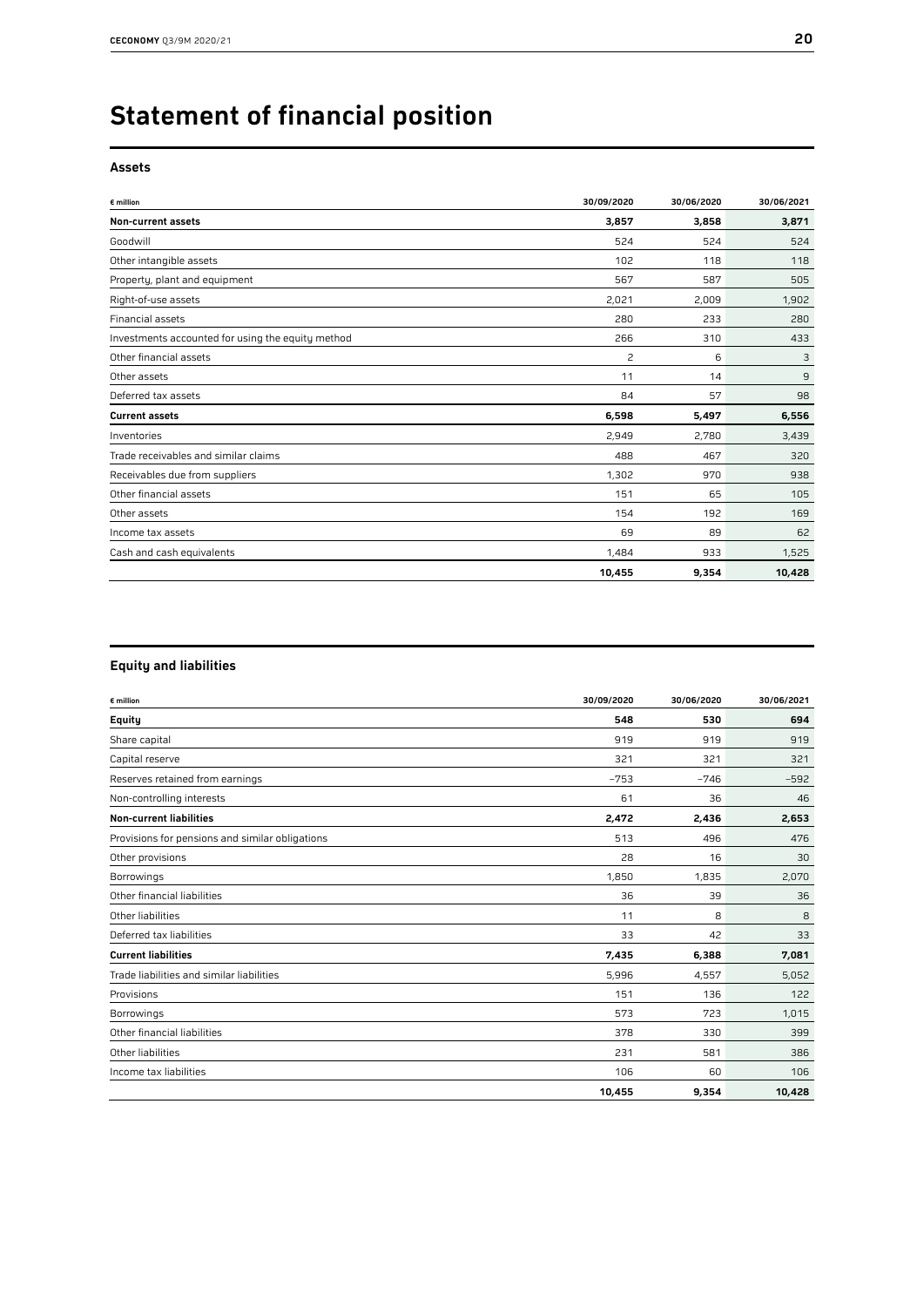### **Cash flow statement**

| € million                                                                                                                                                                                                                                                                       | 9M 2019/20     | 9M 2020/21     |
|---------------------------------------------------------------------------------------------------------------------------------------------------------------------------------------------------------------------------------------------------------------------------------|----------------|----------------|
| <b>EBIT</b>                                                                                                                                                                                                                                                                     | $-113$         | 233            |
| Scheduled depreciation/amortization, reversals of impairment losses and impairment on intangible assets,<br>property, plant and equipment, right-of-use assets and impairment losses and reversals of impairment losses<br>on investments accounted for using the equity method | 879            | 416            |
| Change in provisions for pensions and similar obligations                                                                                                                                                                                                                       | $-71$          | $-42$          |
| Change in net working capital <sup>1</sup>                                                                                                                                                                                                                                      | $-639^2$       | $-859$         |
| Income taxes paid                                                                                                                                                                                                                                                               | 6              | $-55$          |
| Reclassification of gains (-)/losses (+) from the disposal of fixed assets                                                                                                                                                                                                      | $\overline{c}$ | $\overline{c}$ |
| Other                                                                                                                                                                                                                                                                           | 119            | 53             |
| Cash flow from operating activities of continuing operations                                                                                                                                                                                                                    | $182^2$        | -252           |
| Cash flow from operating activities of discontinued operations                                                                                                                                                                                                                  | 0              | $\mathbf{0}$   |
| Cash flow from operating activities                                                                                                                                                                                                                                             | $182^2$        | -252           |
| Acquisition of subsidiaries                                                                                                                                                                                                                                                     | $\mathbf 0$    | $\mathbf{0}$   |
| Investments in property, plant and equipment                                                                                                                                                                                                                                    | -83            | -87            |
| Other investments                                                                                                                                                                                                                                                               | $-58$          | $-36$          |
| Financial investments and securities                                                                                                                                                                                                                                            | $-160$         | $-68$          |
| Disposals of financial investments and securities                                                                                                                                                                                                                               | 160            | 153            |
| Disposals of companies                                                                                                                                                                                                                                                          | 0              | $\mathbf{0}$   |
| Disposal of long-term assets and other disposals                                                                                                                                                                                                                                | 15             | 15             |
| Cash flow from investing activities of continuing operations                                                                                                                                                                                                                    | -127           | -23            |
| Cash flow from investing activities of discontinued operations                                                                                                                                                                                                                  | 0              | $\mathbf{0}$   |
| Cash flow from investing activities                                                                                                                                                                                                                                             | -127           | -23            |
| Dividends paid                                                                                                                                                                                                                                                                  | $-23$          | $-20$          |
| thereof dividends paid to the shareholders of CECONOMY AG                                                                                                                                                                                                                       | 0              | $\mathbf 0$    |
| Payment received from capital increase                                                                                                                                                                                                                                          | 0              | $\mathbf 0$    |
| Equity transactions with change in equity interest without obtaining/relinquishing control                                                                                                                                                                                      | -7             | 1              |
| Redemption of liabilities from put options of non-controlling interests                                                                                                                                                                                                         | $-2$           | $-2$           |
| Proceeds from long-term borrowings                                                                                                                                                                                                                                              | 1,437          | 779            |
| Redemption of lease liabilities                                                                                                                                                                                                                                                 | $-403$         | -390           |
| Redemption of other borrowings                                                                                                                                                                                                                                                  | $-1,2832$      | $-30$          |
| Interest paid                                                                                                                                                                                                                                                                   | -41            | $-48$          |
| Interest received                                                                                                                                                                                                                                                               | 6              | 9              |
| Profit and loss transfers and other financing activities                                                                                                                                                                                                                        | 6              | 28             |
| Cash flow from financing activities of continuing operations                                                                                                                                                                                                                    | $-311^2$       | 325            |
| Cash flow from financing activities of discontinued operations                                                                                                                                                                                                                  | 0              | $\mathbf{0}$   |
| <b>Cash flow from financing activities</b>                                                                                                                                                                                                                                      | $-311^2$       | 325            |
| Total cash flows                                                                                                                                                                                                                                                                | $-255$         | 50             |
| Currency effects on cash and cash equivalents                                                                                                                                                                                                                                   | $-11$          | $-8$           |
| Total change in cash and cash equivalents                                                                                                                                                                                                                                       | -266           | 41             |
| Total cash and cash equivalents as of 1 October                                                                                                                                                                                                                                 | 1,199          | 1,484          |
| Less cash and cash equivalents recognized in assets in accordance with IFRS 5                                                                                                                                                                                                   | 15             | 0              |
| Cash and cash equivalents as of 1 October                                                                                                                                                                                                                                       | 1,184          | 1,484          |
| Total cash and cash equivalents as of 30 June                                                                                                                                                                                                                                   | 933            | 1,525          |
| Less cash and cash equivalents recognized in assets in accordance with IFRS 5                                                                                                                                                                                                   | 0              | $\mathbf{0}$   |
| Cash and cash equivalents as of 30 June                                                                                                                                                                                                                                         | 933            | 1,525          |

1 Change in net working capital shown from the related statement of financial position items, mainly adjusted for non-cash items<br><sup>2</sup> Restated prior-year figure as a result of factoring transactions now reported on a gross